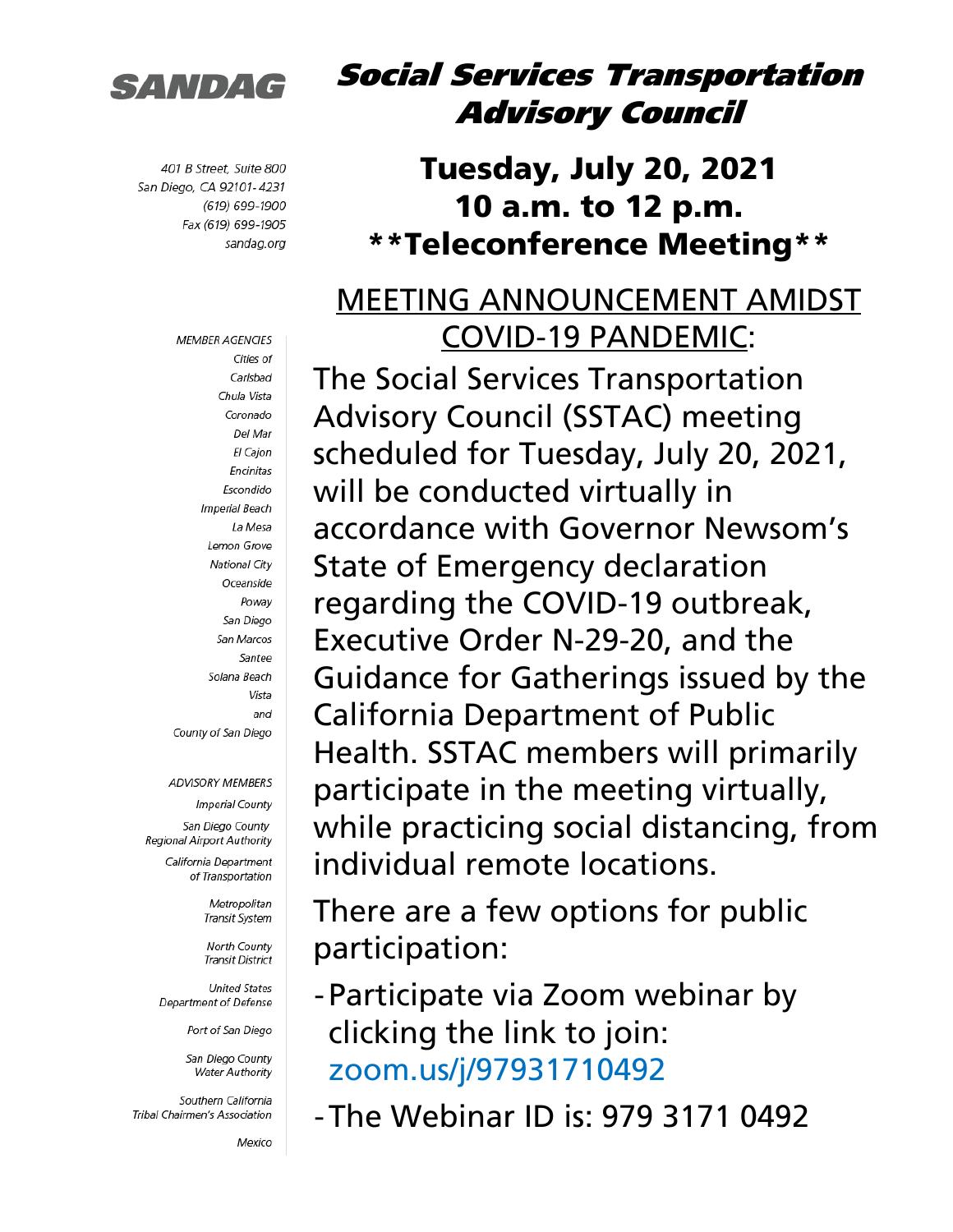-To participate via Telephone, dial a number based on your current location:

U.S.: +1 (669) 900-6833 or +1 (253) 215-8782 or +1 (346) 248-7799 or +1 (929) 205-6099 or +1 (301) 715- 8592 or +1 (312) 626-6799

International numbers available: [zoom.us/u/aezrValVmi](https://zoom.us/u/aezrValVmi)

SANDAG is relying on commercial technology to broadcast the meeting via Zoom. With the recent increase of virtual meetings, platforms such as Microsoft Teams, WebEx, GoToMeeting, and Zoom are working to scale their systems to meet the new demand. If we experience technical difficulty or you are unexpectedly disconnected from the broadcast, please close and re-open your browser and click the link to re-join the meeting. SANDAG staff will take all possible measures to ensure a publicly accessible experience.

Public Comments: Persons who wish to address the members on an item to be considered at this meeting, or on non-agendized issues, may email comments to the Clerk at clerk@sandag.org. Please reference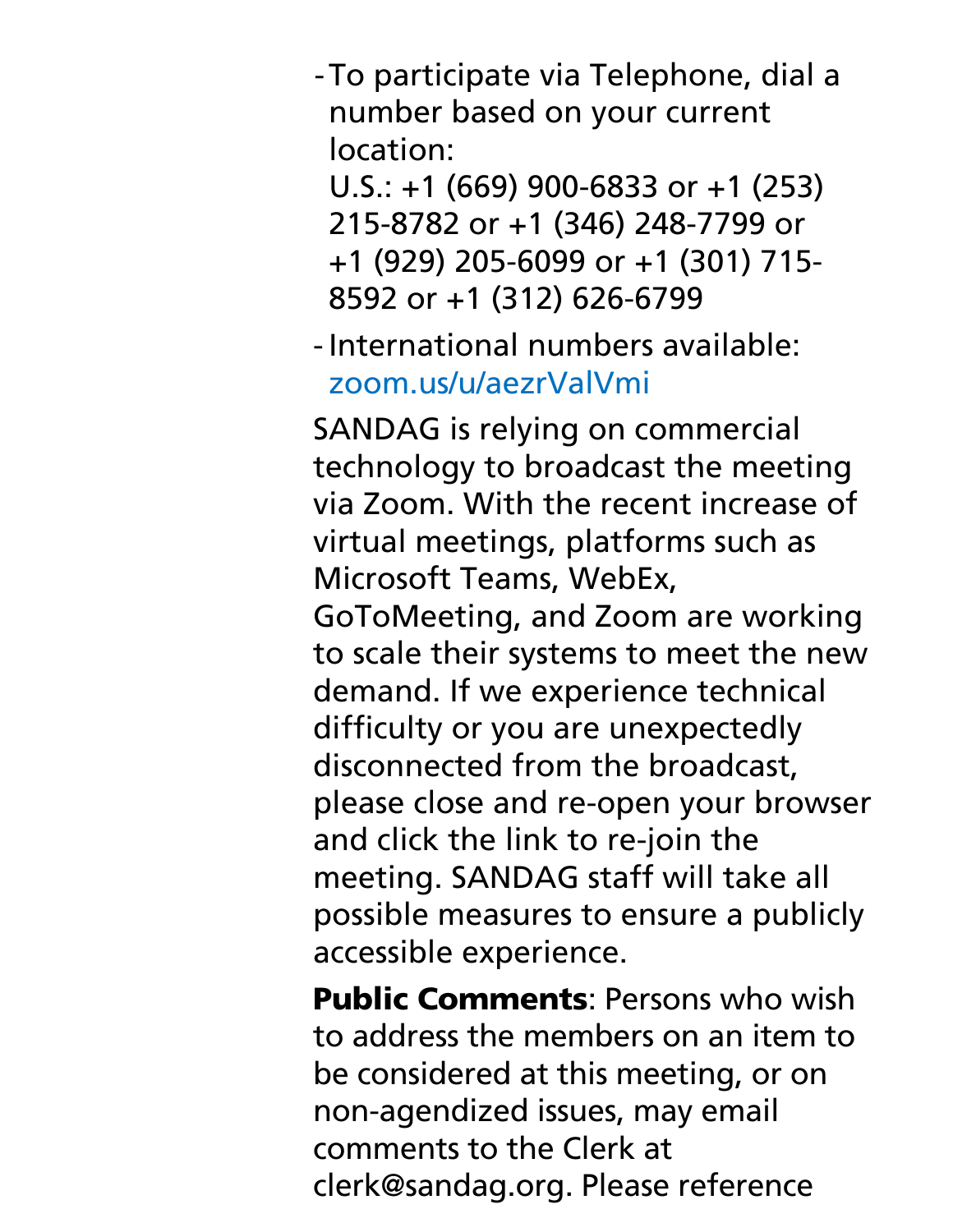"July 20 SSTAC Meeting" in your subject line and identify the item number(s) to which your comments pertain. Comments received by 4 p.m. on Monday, July 19, will be provided to members prior to the meeting.

If you desire to provide a live verbal comment during the meeting, please join the Zoom meeting either by computer or phone. At the time for public comments, members of the public will be advised to "Raise Hand" if they wish to provide comments. The "Raise Hand" feature can be found on the Zoom toolbar for those who are joining via computer or by entering \*9 for those who joining via telephone only. The Chair will call on members of the public by name for those joining via a computer and by the last three digits of your telephone number for those joining via telephone. All comments received prior to the close of the meeting will be made part of the meeting record.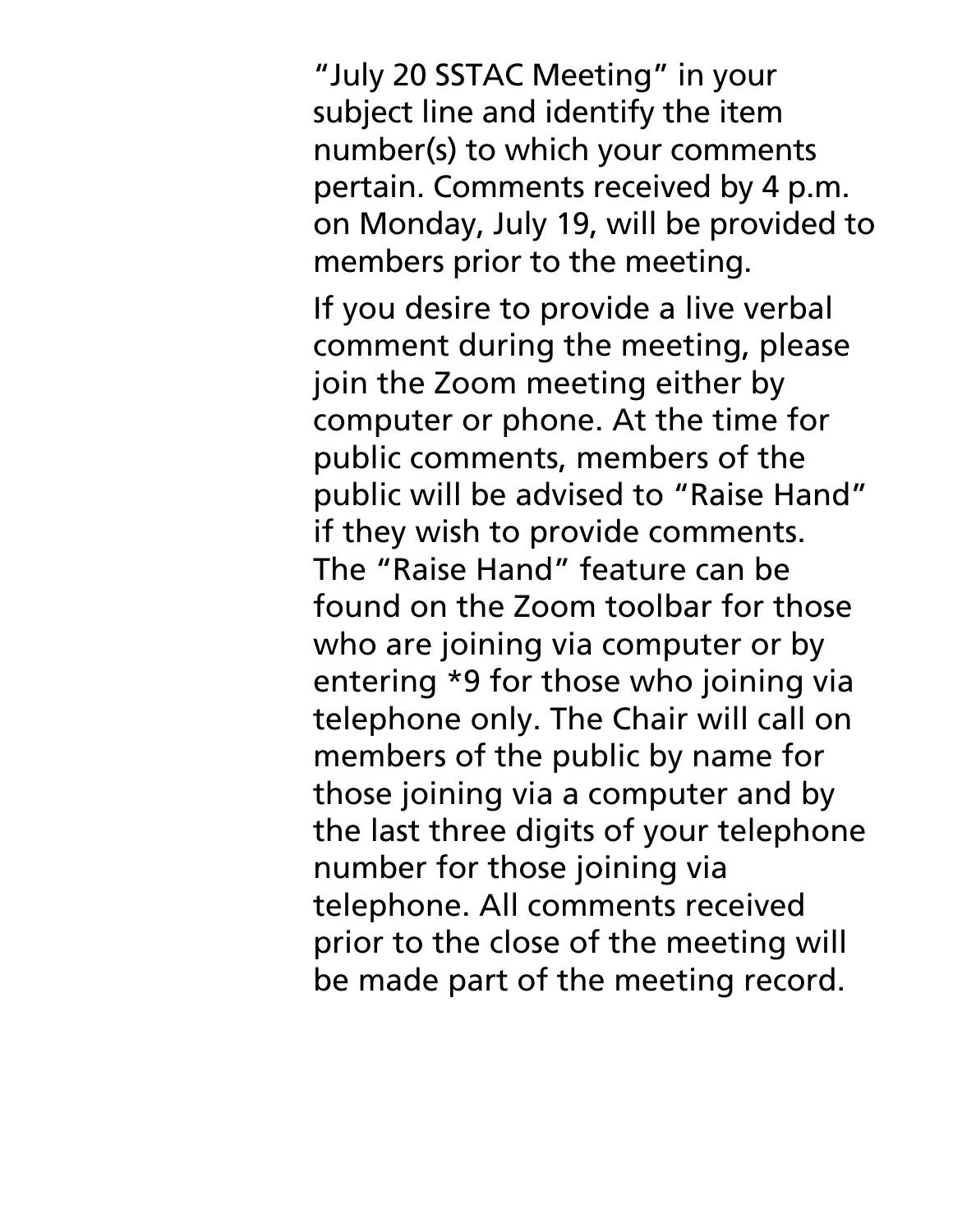## **SANDAG**

Welcome to SANDAG. Members of the public may speak to the Social Services Transportation Advisory Council (SSTAC) on any item at the time the SSTAC is considering the item. Public speakers are limited to three minutes or less per person. The SSTAC may only take action on any item appearing on the agenda.

In order to keep the public informed in an efficient manner and facilitate public participation, SANDAG also provides access to all agenda and meeting materials online at sandag.org/meetings. Additionally, interested persons can sign up for email notifications at sandag.org/subscribe.

SANDAG operates its programs without regard to race, color, and national origin in compliance with Title VI of the Civil Rights Act. SANDAG has developed procedures for investigating and tracking Title VI complaints, and the procedures for filing a complaint are available to the public upon request. Questions concerning SANDAG nondiscrimination obligations or complaint procedures should be directed to the SANDAG General Counsel, John Kirk, at (619) 699-1997 or john.kirk@sandag.org. Any person who believes himself or herself or any specific class of persons to be subjected to discrimination prohibited by Title VI also may file a written complaint with the Federal Transit Administration.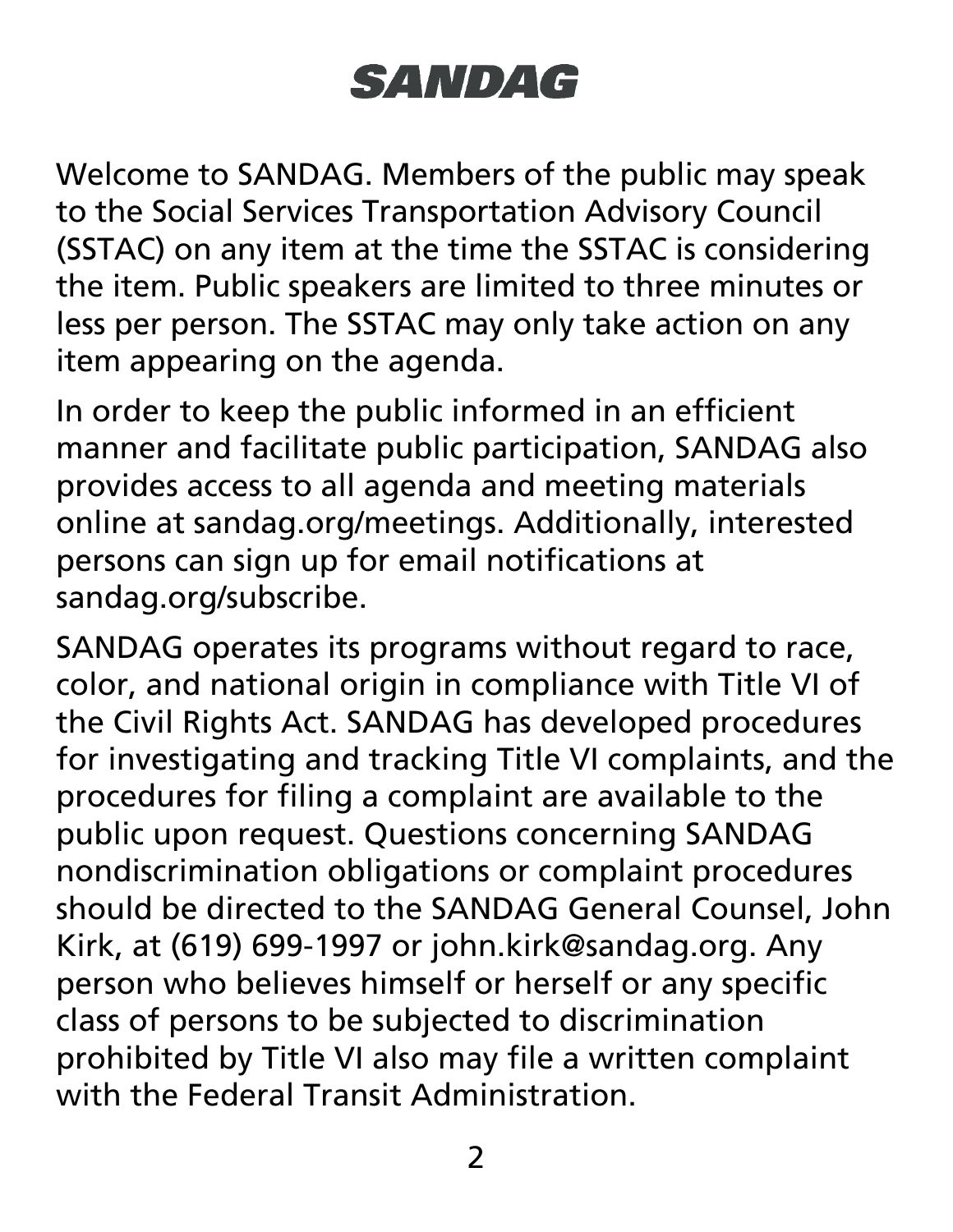In compliance with the Americans with Disabilities Act (ADA), SANDAG will accommodate persons who require assistance in order to participate in SANDAG meetings. If such assistance is required, please contact the SANDAG ADA Coordinator, the Director of Diversity and Equity, at (619) 699-1900, at least 72 hours in advance of the meeting. To request this document or related reports in an alternative format, please call (619) 699-1900 or (619) 699-1904 (TTY), or fax (619) 699-1905.

SANDAG agenda materials can be made available in alternative languages. To make a request, call (619) 699-1900 at least 72 hours in advance of the meeting.

Los materiales de la agenda de SANDAG están disponibles en otros idiomas. Para hacer una solicitud, llame al (619) 699-1900 al menos 72 horas antes de la reunión.

如有需要, 我们可以把SANDAG议程材料翻译成其他語言.

请在会议前至少 72 小时打电话 (619) 699-1900 提出请求.

# **CC**

## Closed captioning is available

To access closed captioning:

• Open your browser and go to [streamtext.net/player?event=SANDAG-SSTAC](https://www.streamtext.net/player?event=SANDAG-SSTAC)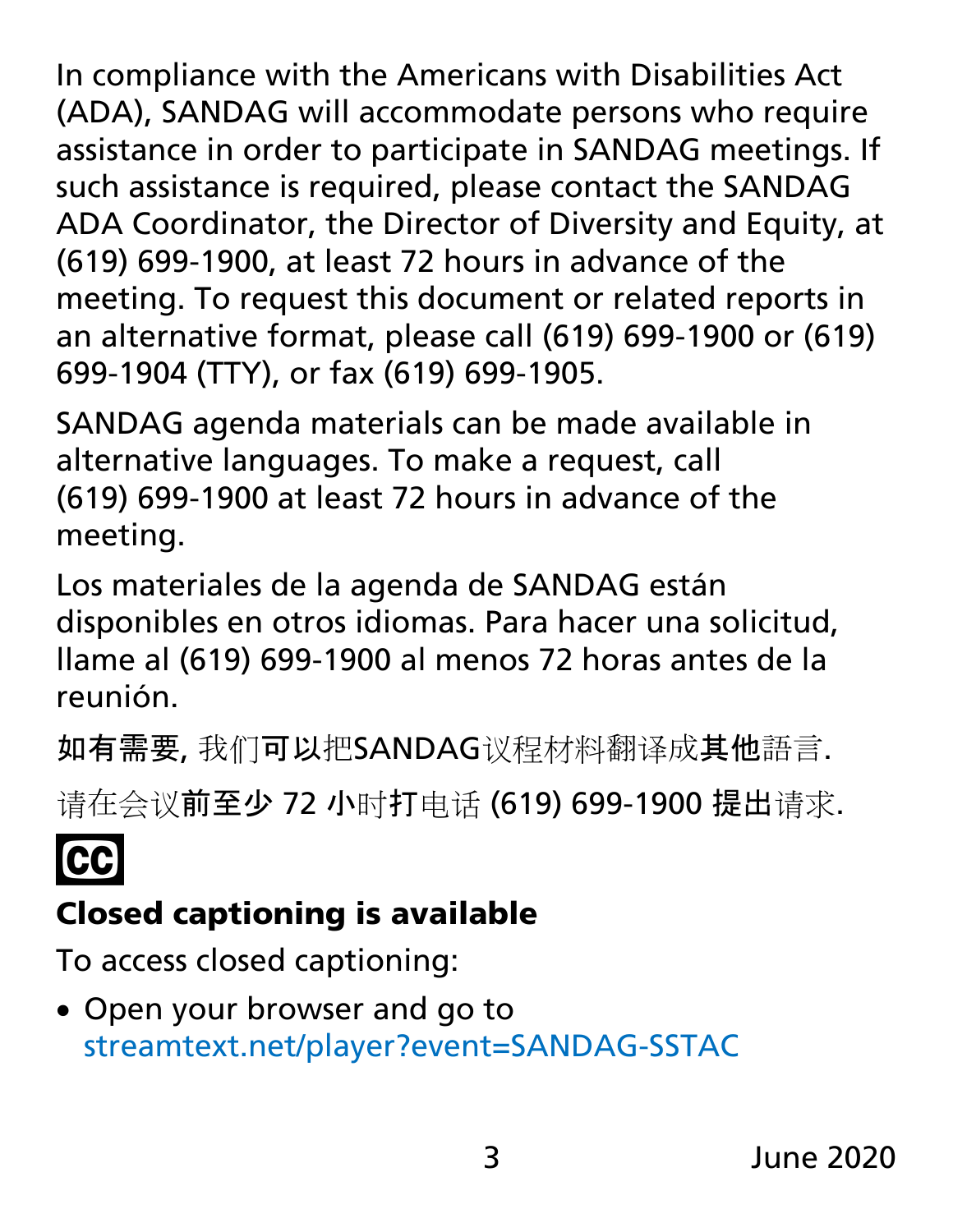#### Mission Statement

*The 18 cities and county government are SANDAG serving as the forum for regional decision-making. SANDAG builds consensus; makes strategic plans; obtains and allocates resources; plans, engineers, and builds public transit; and provides information on a broad range of topics pertinent to the region's quality of life.*

#### Our Commitment to Equity

*We hold ourselves accountable to the communities we serve. We acknowledge we have much to learn and much to change; and we firmly uphold equity and inclusion for every person in the San Diego region. This includes historically underserved, systemically marginalized groups impacted by actions and inactions at all levels of our government and society.*

*We have an obligation to eliminate disparities and ensure that safe, healthy, accessible, and inclusive opportunities are available to everyone. In 2021, SANDAG will develop an equity action plan that will inform how we plan, prioritize, fund, and build projects and programs; frame how we work with our communities; define how we recruit and develop our employees; guide our efforts to conduct unbiased research and interpret data; and set expectations for companies and stakeholders that work with us.*

*We are committed to creating a San Diego region where every person who visits, works, and lives can thrive.*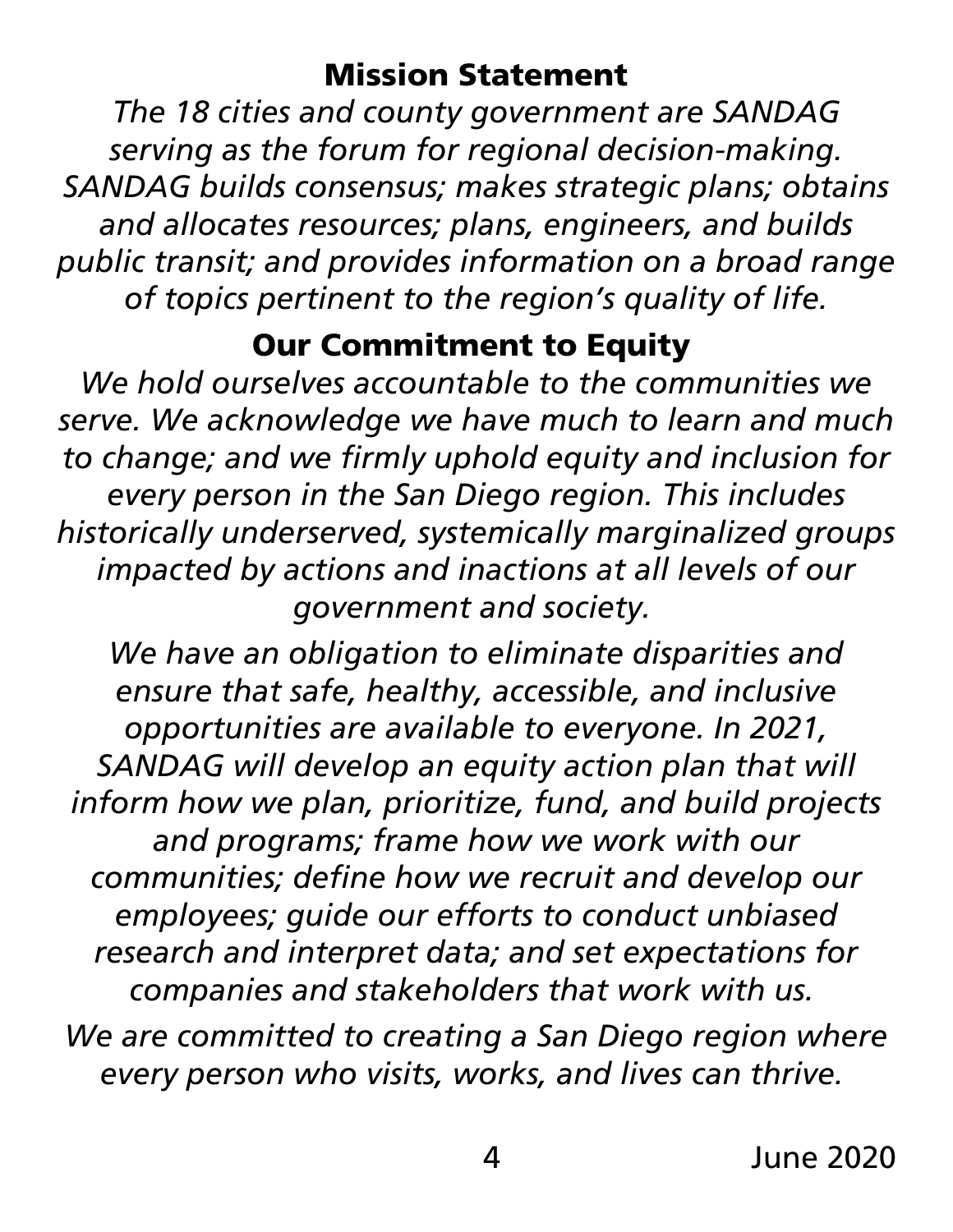San Diego Association of Governments ⋅ 401 B Street, Suite 800, San Diego, CA 92101-4231 (619) 699-1900 ⋅ Fax (619) 699-1905 ⋅ sandag.org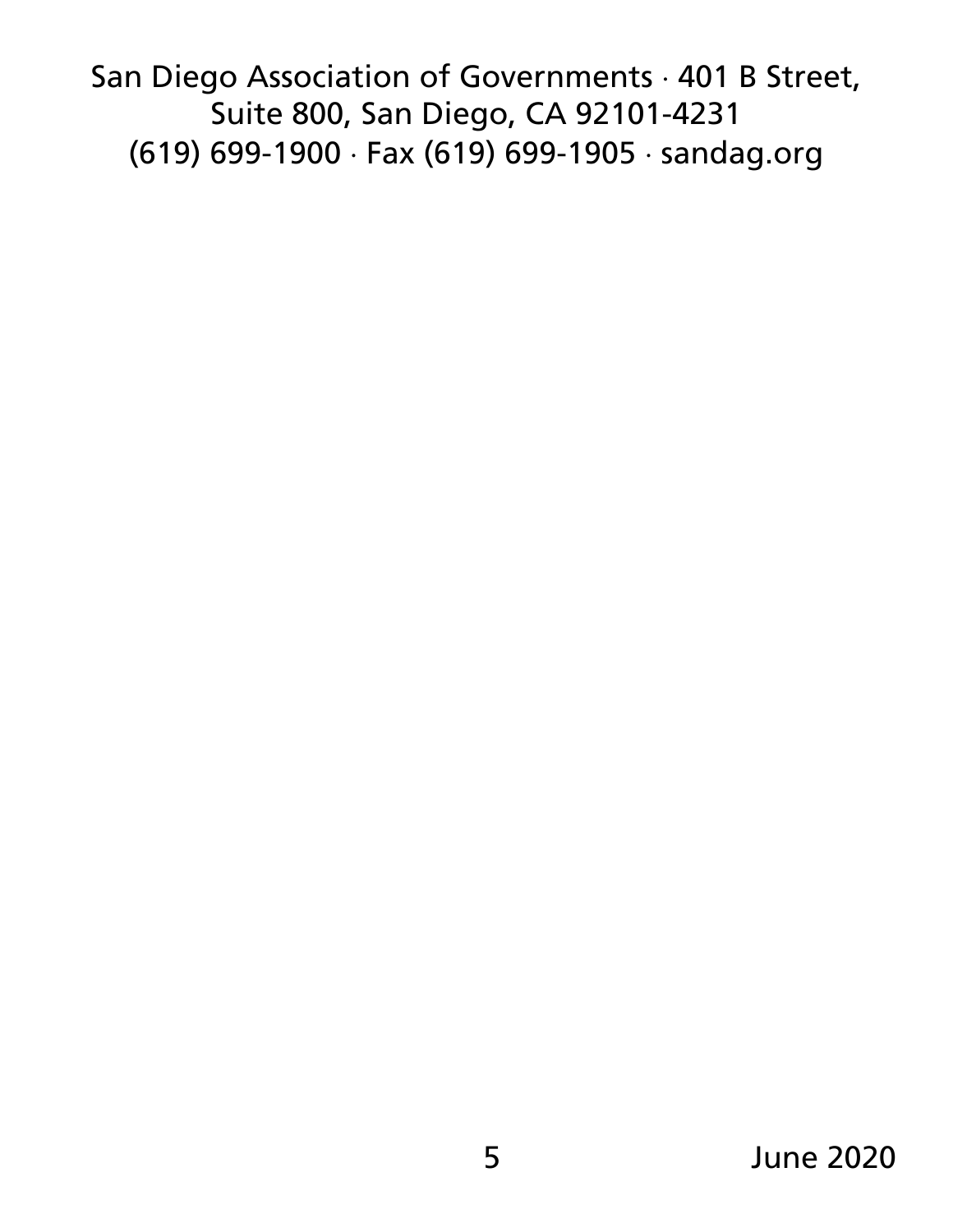## Social Services Transportation Advisory Council

Tuesday, July 20, 2021

#### Item No.

#### Action

1. Introductions

#### +2. Approval of Meeting Minutes Approve The Social Services Transportation Advisory Council (SSTAC) is asked to review and approve the minutes from its May 18, 2021, meeting.

3. Public Comments/Communications/ Member Comments

Public comments under this agenda item will be limited to five public speakers. Members of the public shall have the opportunity to address the SSTAC on any issue within the jurisdiction of SSTAC that is not on this agenda. Public speakers are limited to three minutes or less per person. SSTAC members also may provide information and announcements under this agenda item. If the number of public comments under this agenda item exceeds five, additional public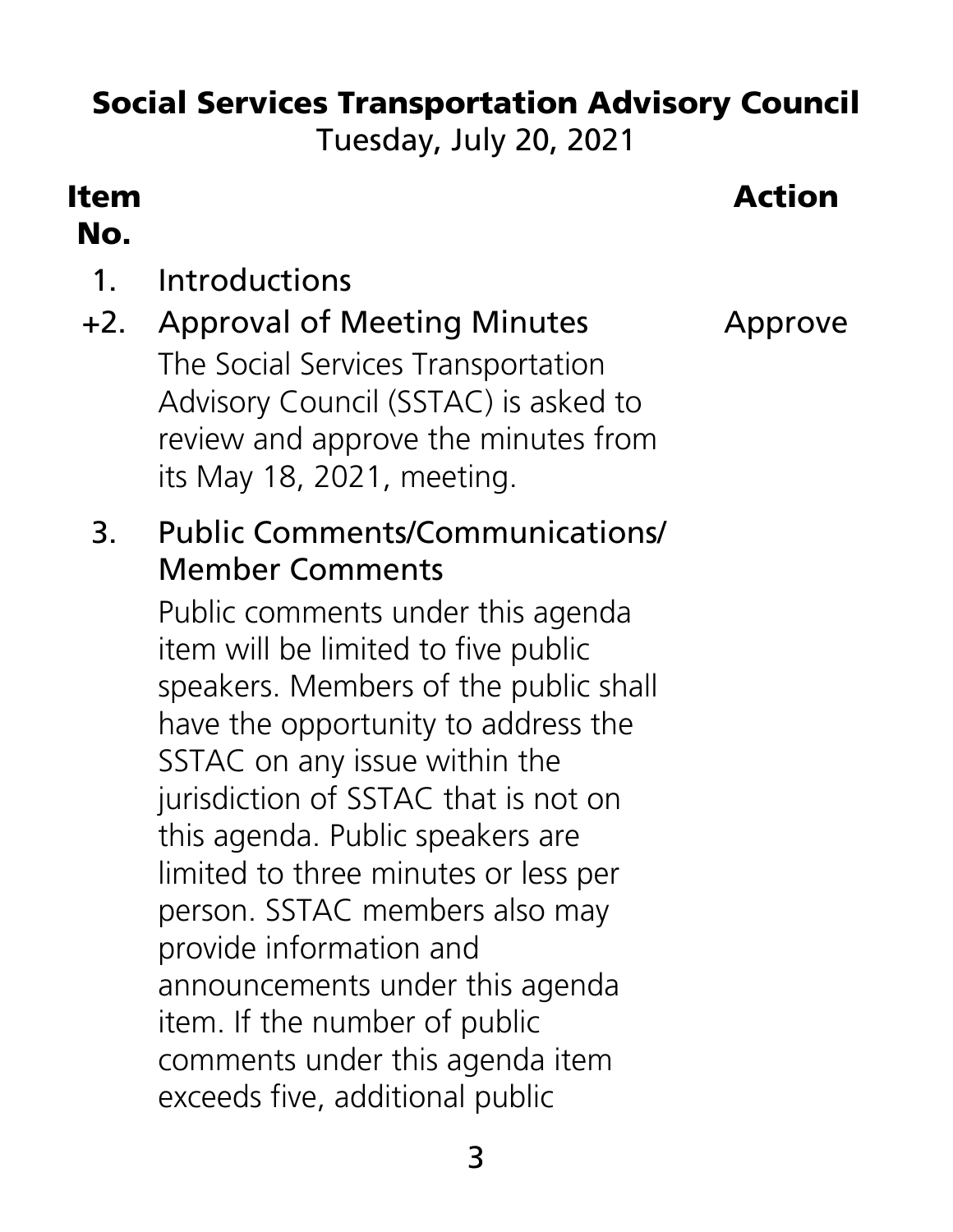comments will be taken at the end of the agenda. Subjects of previous agenda items may not again be addressed under public comment.

#### Reports

4. Staff Report **Information** Staff will report on notable activity within the SANDAG Short-Range Transit section. 5. PRONTO Fare System Update Information Metropolitan Transit System staff will discuss the implementation of the new PRONTO fare system. 6. Comprehensive Corridor Management Program Overview *Rachel Kennedy, SANDAG* Information Rachel Kennedy will provide a brief overview of the Comprehensive Multimodal Corridor Program (CMCP). CMCPs promote a planning process that utilizes a holistic and multimodal approach and strives to achieve a balanced transportation system program. In September 2019, the SANDAG Board of Directors identified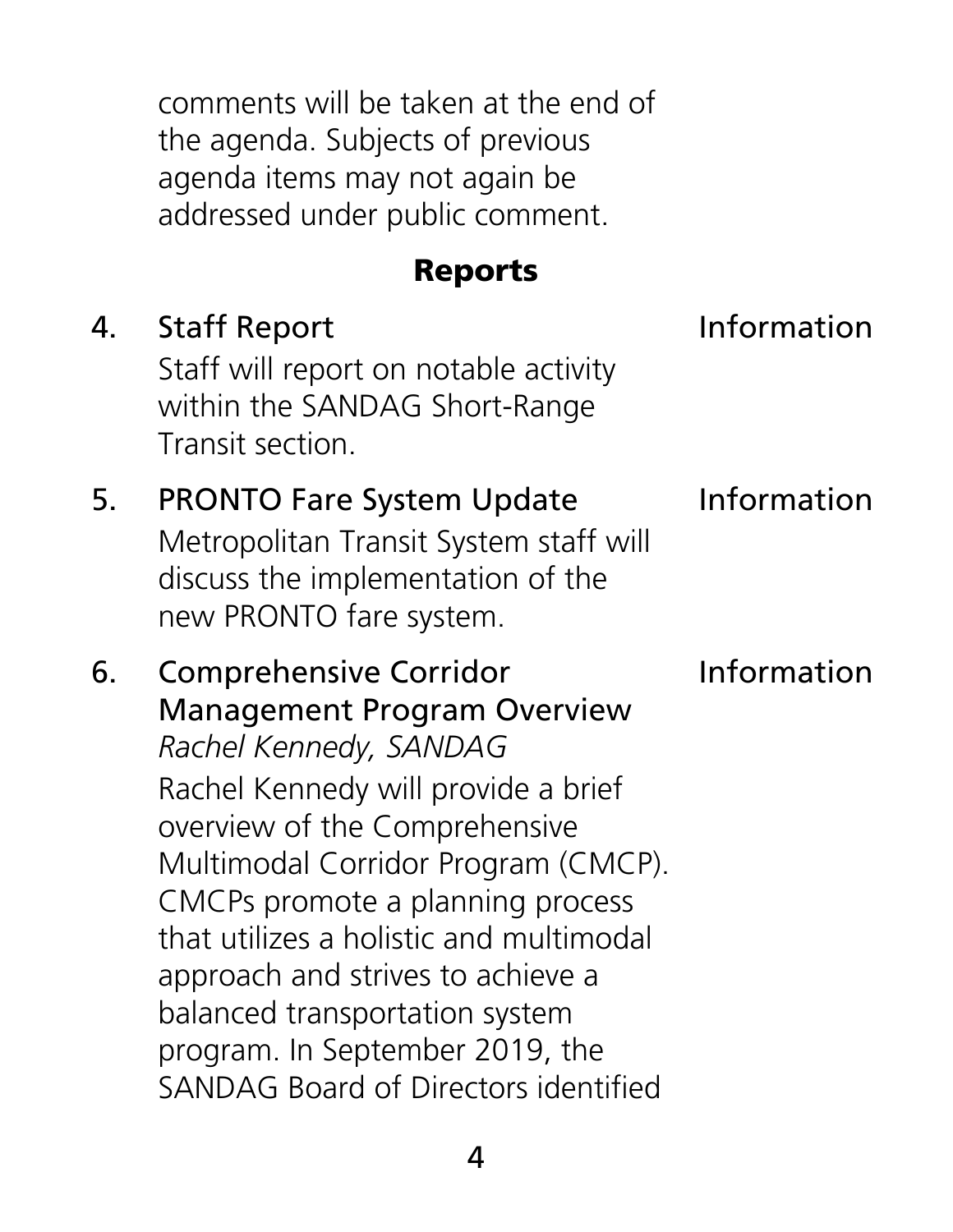|     | 5 of 12 corridors as priority corridors<br>with the completion of the CMCPs by<br>winter 2021. The summary report<br>presented to the SANDAG Board at<br>their July 10, 2020, meeting is<br>included.                    |             |
|-----|--------------------------------------------------------------------------------------------------------------------------------------------------------------------------------------------------------------------------|-------------|
| 7.  | 2021 SSTAC Membership<br>Staff will provide an update on SSTAC<br>membership for FY 2021-2022.                                                                                                                           | Information |
| +8. | 2021 Unmet Needs Public Hearing<br>Update<br>Staff will provide responses to the<br>comments received at the Unmet<br>Needs Public Hearing held at the May<br>18, 2021, SSTAC meeting.                                   | Information |
| 9.  | <b>Transit Operator Update</b><br>Representatives from the Metropolitan<br><b>Transit System and North County</b><br>Transit District will provide an update<br>on proposed service changes and any<br>notable activity. | Information |
| 10. | <b>Facilitating Access to Coordinated</b><br><b>Transportation Update</b><br>A verbal report on the most recent<br>developments of the Facilitating                                                                      | Information |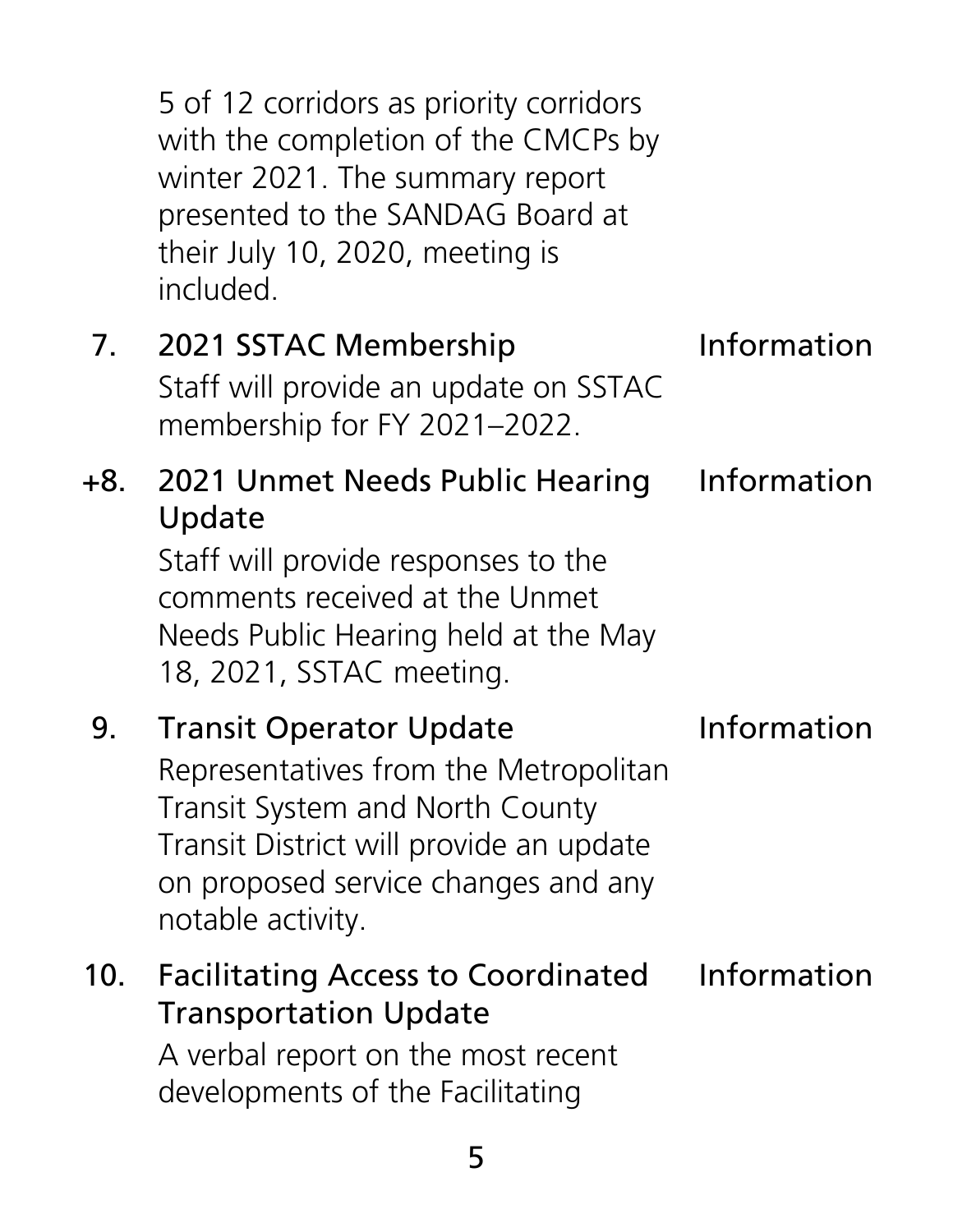Access to Coordinated Transportation Update and the Council on Access and Mobility will be provided.

11. Continued Public Comments If the five-speaker limit for public comments was exceeded at the beginning of this agenda, other public comments will be taken at this time. Subjects of previous agenda items may not again be addressed under public comment.

#### 12. Upcoming Meetings **Information** The next SSTAC meeting is scheduled for Tuesday, September 21, 2021, at 10 a.m.

13. Adjournment

#### + next to an item indicates an attachment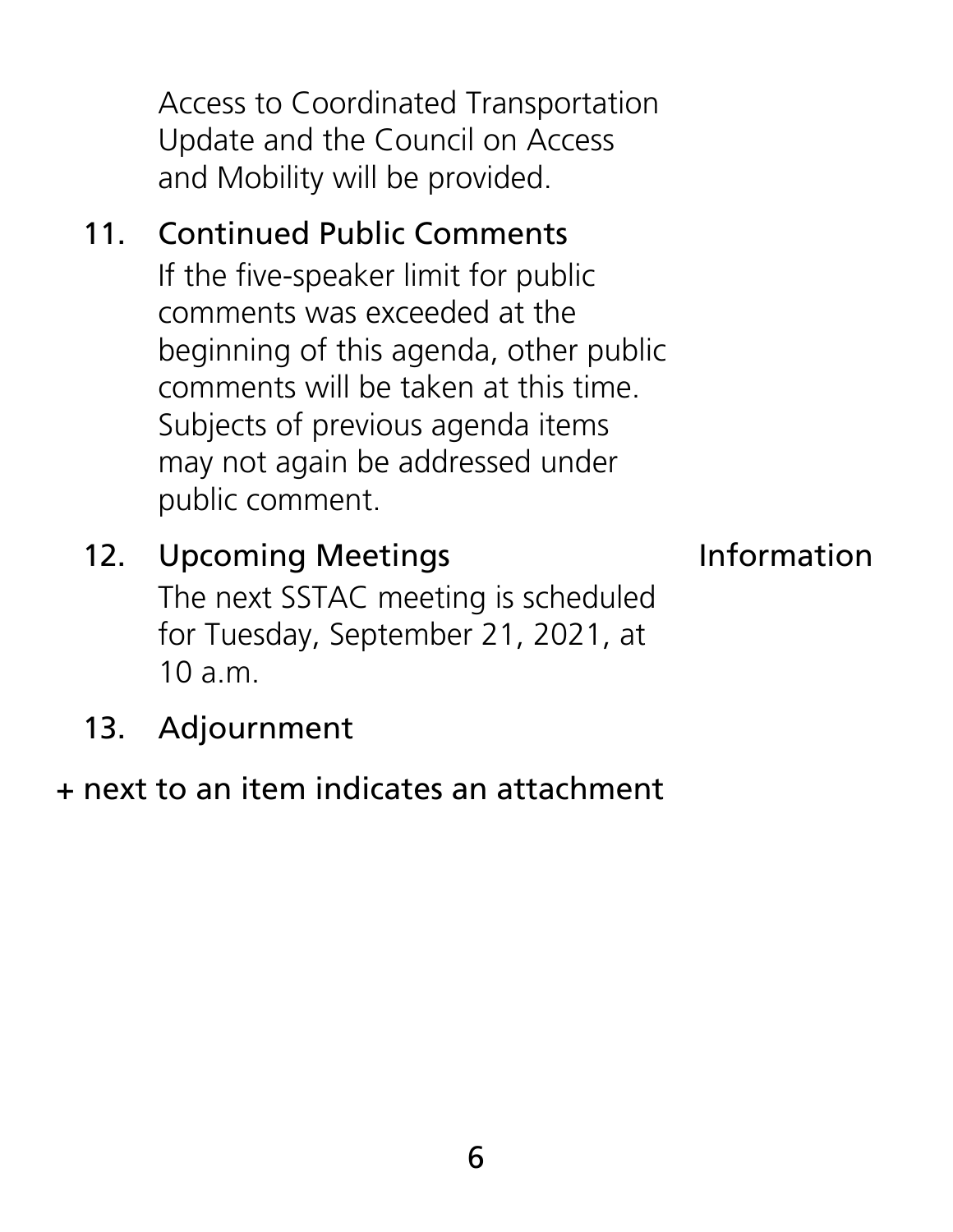#### **SANDAG**

#### **Social Services Transportation Advisory Council**

Item: 2

#### July 20, 2021 Action: **Approve**

#### **May 18, 2021, Meeting Minutes**

Chair Meagan Schmidt (Facilitating Access to Coordinated Transportation [FACT] – Seat B) called the meeting of the Social Services Transportation Advisory Council (SSTAC) to order at 10:02 a.m. Due to the COVID-19 pandemic, the meeting was held in a virtual environment via Zoom.

#### 1.Introductions

The attendance sheet for this meeting is included.

#### 2.Approval of Meeting Minutes (Approve)

Action: Upon a motion by Ted Kagan (At-Large Alternate – Seat C), and a second by Wayne Landon (At-Large Alternate – Seat A), the SSTAC approved the minutes from the January 19, 2021, and March 11, 2021, meetings.

Yes: Chair Meagan Schmidt (FACT), Vice Chair Jay Washburn (Metropolitan Transit System [MTS] Paratransit), Lorry Seagrim (At-Large Voting Member – Seat A), Rebecca Steiner (At-Large Alternate – Seat B), Nansi Kiwanuka (ElderHelp), Arun Prem (FACT), Todd Shaw (Home of Guiding Hands), Vassilena Lerinska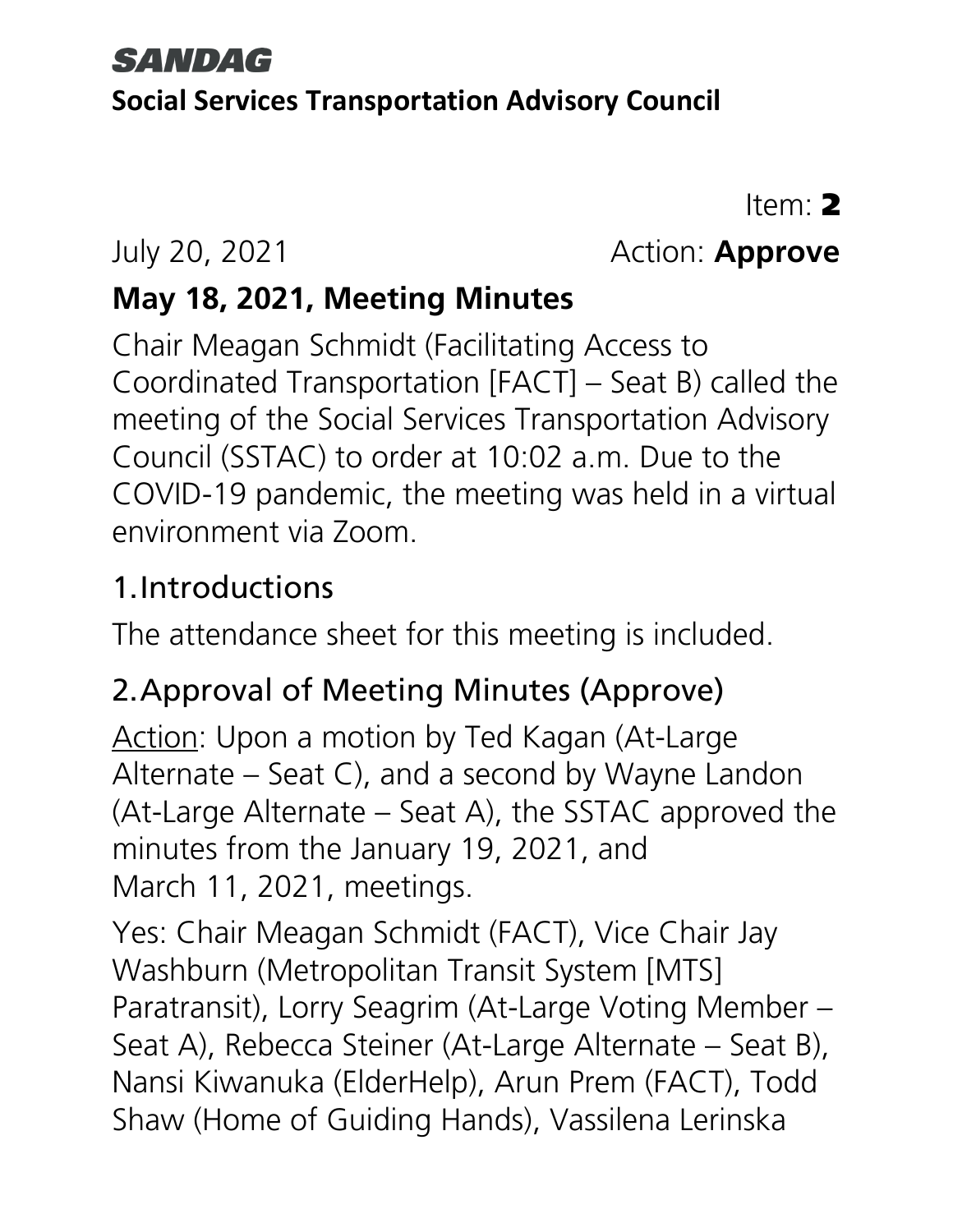(MTS Fixed Route), Robert Gebo (North County Transit District [NCTD] Paratransit), Marissa Lucero (San Diego Center for the Blind), Ilse Carey (Special Interest Member – Seat A), Helen Elias (Special Interest Alternate – Seat A), and Mahvash Alami (Survivors of Torture).

No: None.

Abstain: Lorry Seagrim (At-Large Voting Member – Seat A).

Absent: Special Interest Member – Seat B, At-Large Voting Member – Seat B, At-Large Voting Member – Seat C, The Arc of San Diego, and NCTD Fixed Route.

#### 3.Public Comments/Communications/Member Comments

Sharon Beckas, member of the public, noted that the chat functions were not working properly. No member comments were made.

#### Reports

### 4.Staff Report

Associate Regional Planner Lisa Madsen gave a report on notable activity within the SANDAG Short-Range Transit section.

SANDAG will be holding a joint working group meeting on San Diego Forward: The Draft 2021 Regional Plan (Draft 2021 Regional Plan). The SSTAC is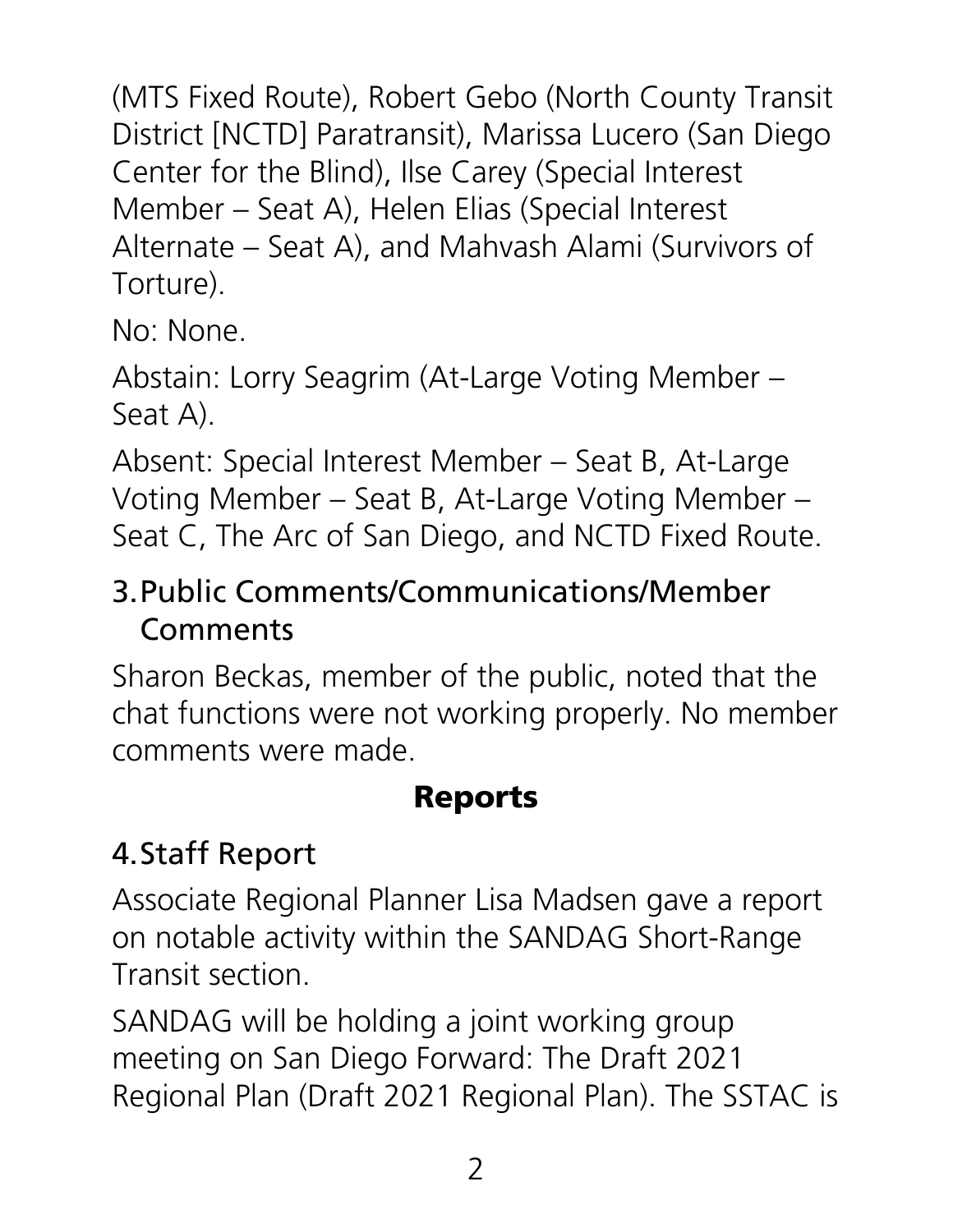invited to join several other SANDAG working groups for a virtual meeting at 10 a.m. on Thursday, June 16, 2021. An agenda that will include information about how the working group members can participate in the webinar meeting is being finalized. SANDAG asks that you hold the date on your calendar to participate in this important discussion.

The joint meeting will be open to the public and translation will be provided. The meeting will include an overview of the Draft 2021 Regional Plan and upcoming opportunities for public engagement.

Staff at SANDAG have begun having discussions about reopening the office later this year. As of right now, SANDAG staff will likely begin returning to the office on July 15, 2021, for a few days per week, and will likely return to the office full-time after Labor Day. There are still no instructions on in-person meetings. SSTAC will continue to be held virtually until we have further instruction.

#### 5.SSTAC Membership (Information)

An overview of SSTAC membership rotation and opportunities to serve on the SSTAC was presented. There are six positions on the SSTAC that are expiring this year: one at-large voting member; one special interest alternate of potential transit riders who are disabled; two at-large alternates representing the interests of seniors, persons with limited means, or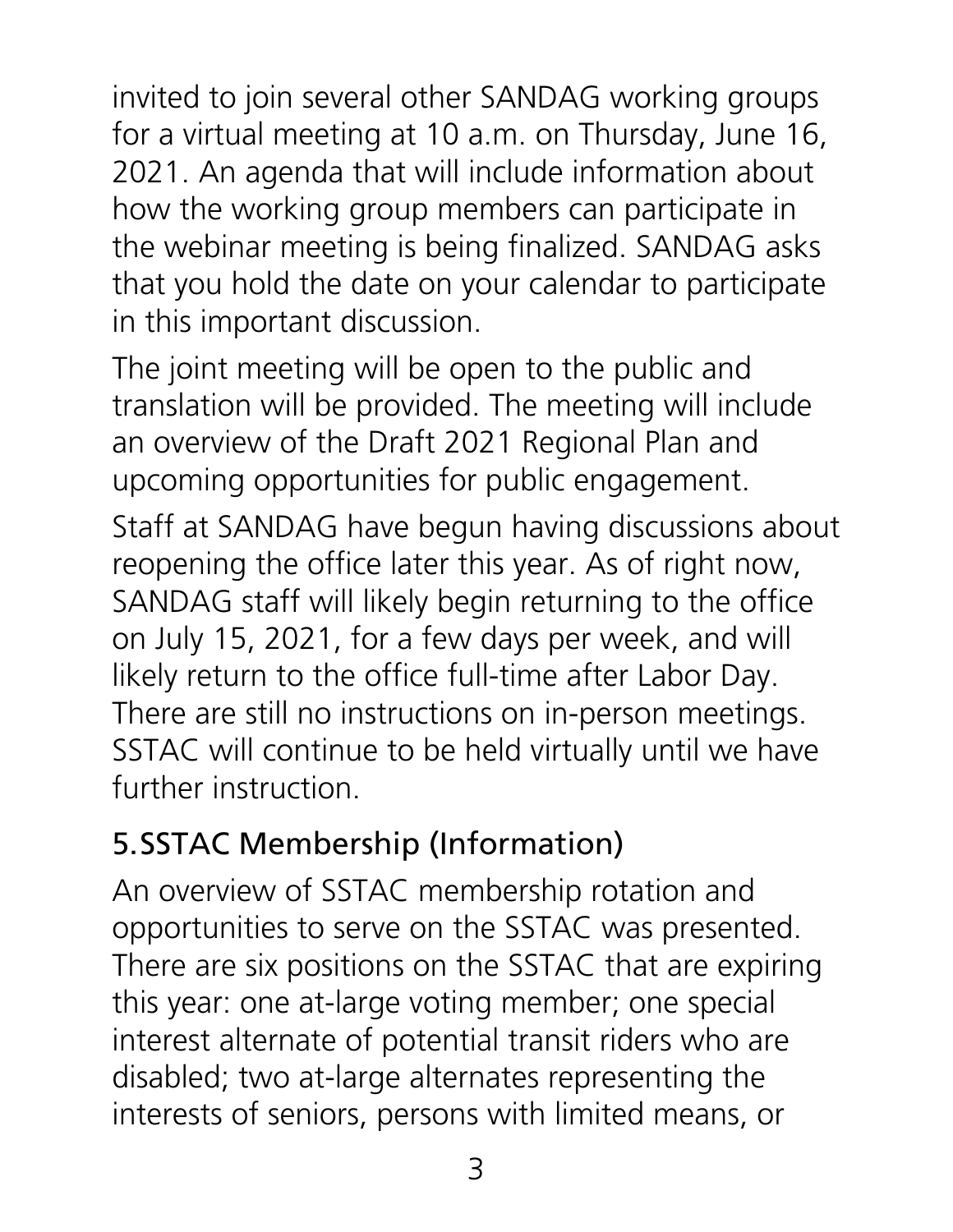disabled transportation users who are familiar with the ADA and Title 24 regulations; one social service provider for seniors including one representative of a social service transportation provider, if one exists; and one representative of local social service providers for individuals with disabilities.

Per the SSTAC Charter:

*SSTAC members shall be chosen by a selection panel and shall serve a three-year term beginning and ending in the month of July. At the end of their term, members may apply for another threeyear term. Three-year terms are staggered among the selected members such that annually, 4 the terms of approximately one-third of the members expire. The membership application and selection process, therefore, occurs annually.* 

*A selection panel shall consist of SANDAG staff and no more than three current members of the SSTAC whose membership position is not open for applications. The selection panel shall select members from a broad representation of social service agencies, transportation providers, and others representing the elderly, the disabled, and persons of limited means; and strive to attain geographic and minority representation among members.*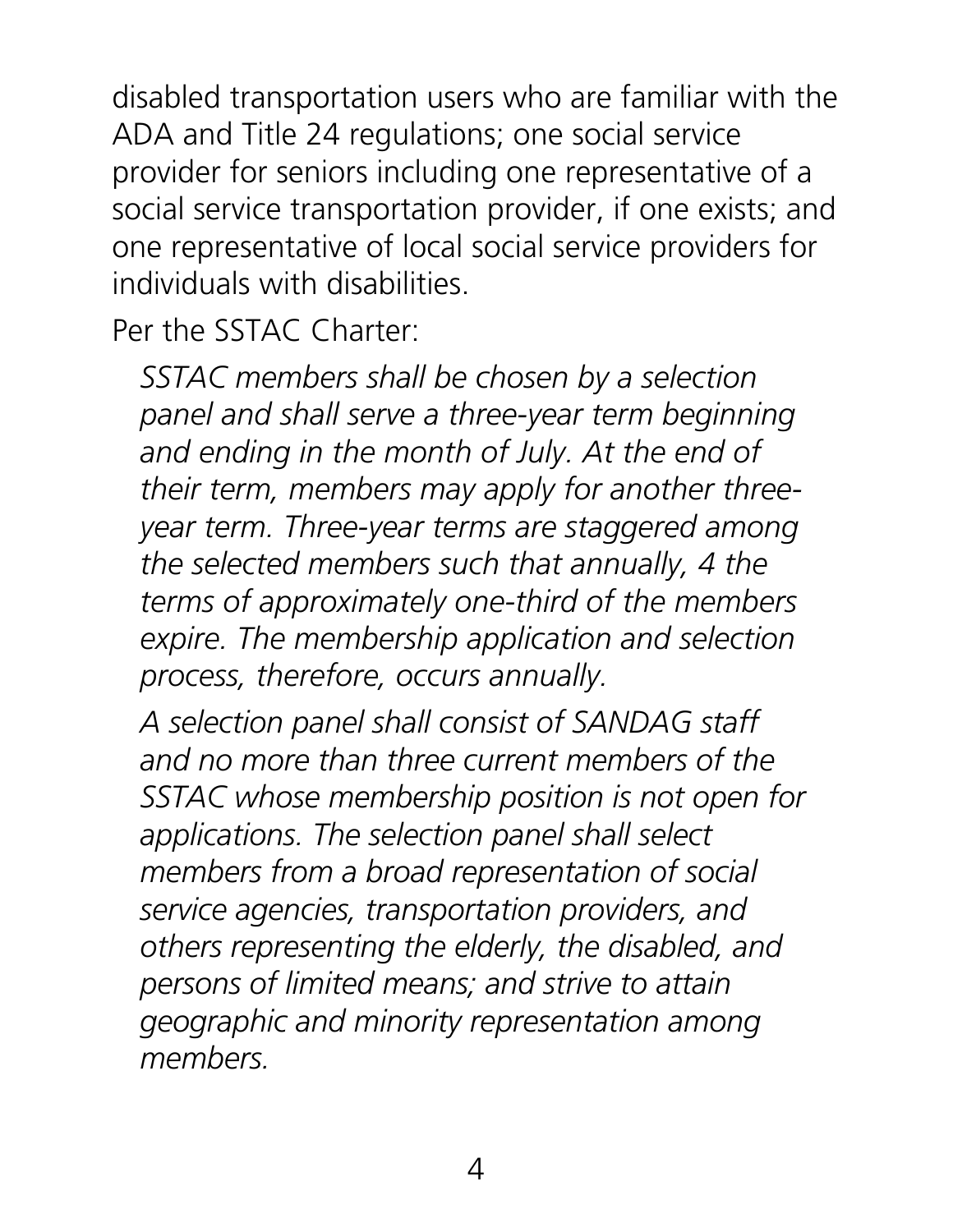SSTAC is looking to fill the positions that will be open in July. Lisa Madsen will email everyone on the contact list copies of the applications. The application period will be open June 1, 2021–June 30, 2021. Chair Schmidt, Vice Chair Washburn, and At-Large Alternate Wayne Landon volunteered to serve on the selection panel.

#### 6.Transit Operator Update (Information)

Vice Chair Washburn gave an update on masks and face coverings. MTS falls under TSA regulations and will continue to enforce masks until September 13, 2021. MTS will be preparing a campaign to inform transit riders. The transit agency will also be returning to in-person assessments and shared rides on access buses with the intention to soon return to prepandemic service levels. MTS also continues to work on the new fare system, known as PRONTO.

Robert Gebo gave an update that on June 7, 2021, NCTD will be returning to pre-pandemic levels of service for their eligibility offices. Ridership is coming back very strong but is not yet at pre-pandemic levels. NCTD will also be enforcing mask and face covering regulations until September 13, 2021, following TSA regulations. NCTD has all-new vehicles for their paratransit services. All staff returned to the office on May 1, 2021.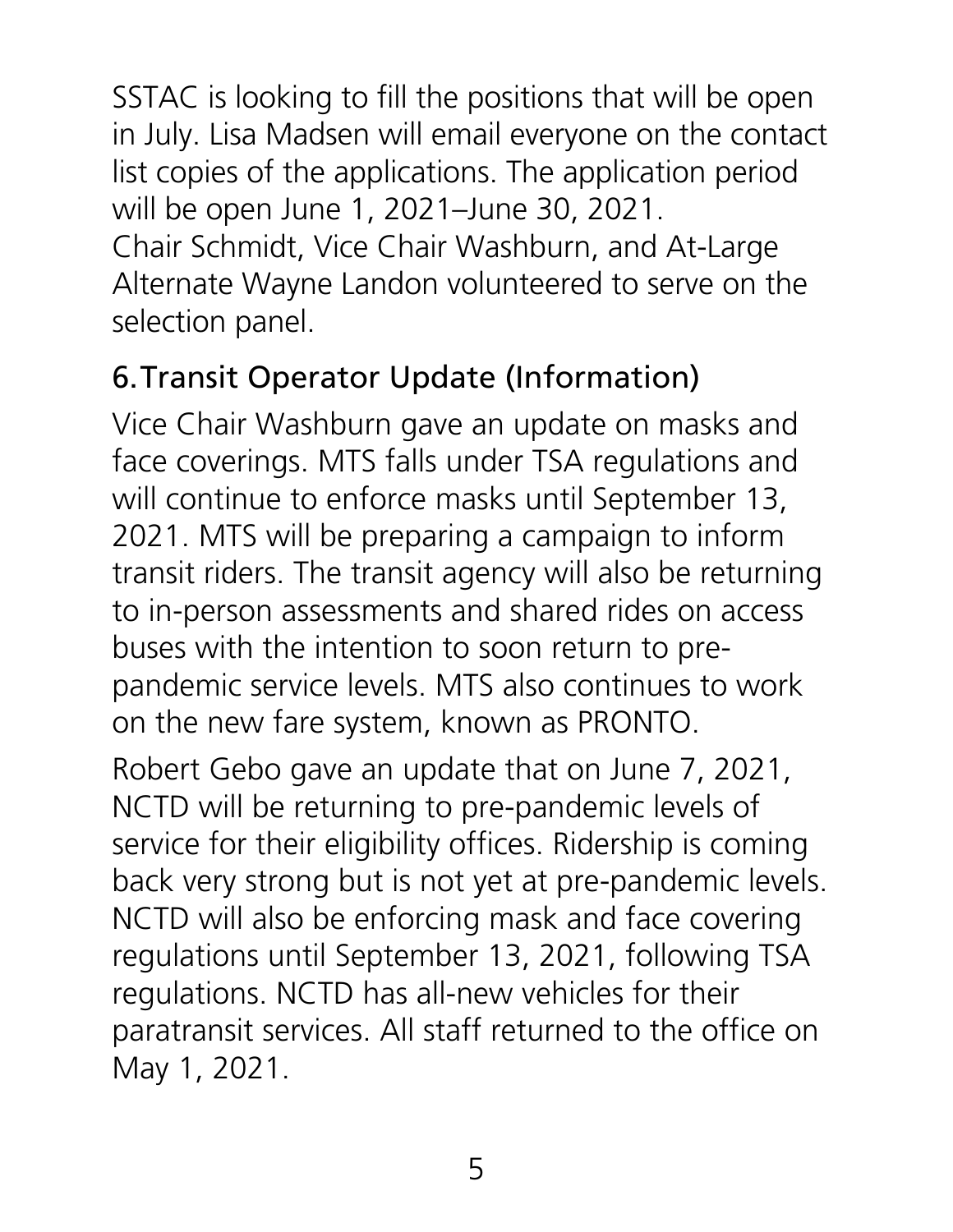#### 7.Facilitating Access to Coordinated Transportation Update (Information)

Chair Schmidt gave an update on the Subcommittee meeting. The Subcommittee has been working on the Code of Conduct for the specialized grantees and transit agencies. A draft was sent out for the committee to review, but they are still working out some of the details. FACT's demand for trips has continued to be above what they are funded to provide, and they recently started limiting their trips to 100 per day. FACT is having to refer people to other specialized grantees as well as MTS and NCTD. The FACT Board of Directors retreat teleconference will be held Thursday, May 27, 2021, at 9 a.m. The next CAM meeting will be on June 8, 2021. Please contact Chair Schmidt if you would like to attend any of these meetings.

#### 8.Public Hearing (Information)

In accordance with Public Utilities Code 99238, one of the responsibilities of the SSTAC is to annually participate in the identification of transit needs in the jurisdiction, including unmet transit needs that may exist within the jurisdiction of the council and that may be reasonable to meet by establishing or contracting for new public transportation or specialized transportation services or by expanding existing services. Additionally, per Public Utilities Code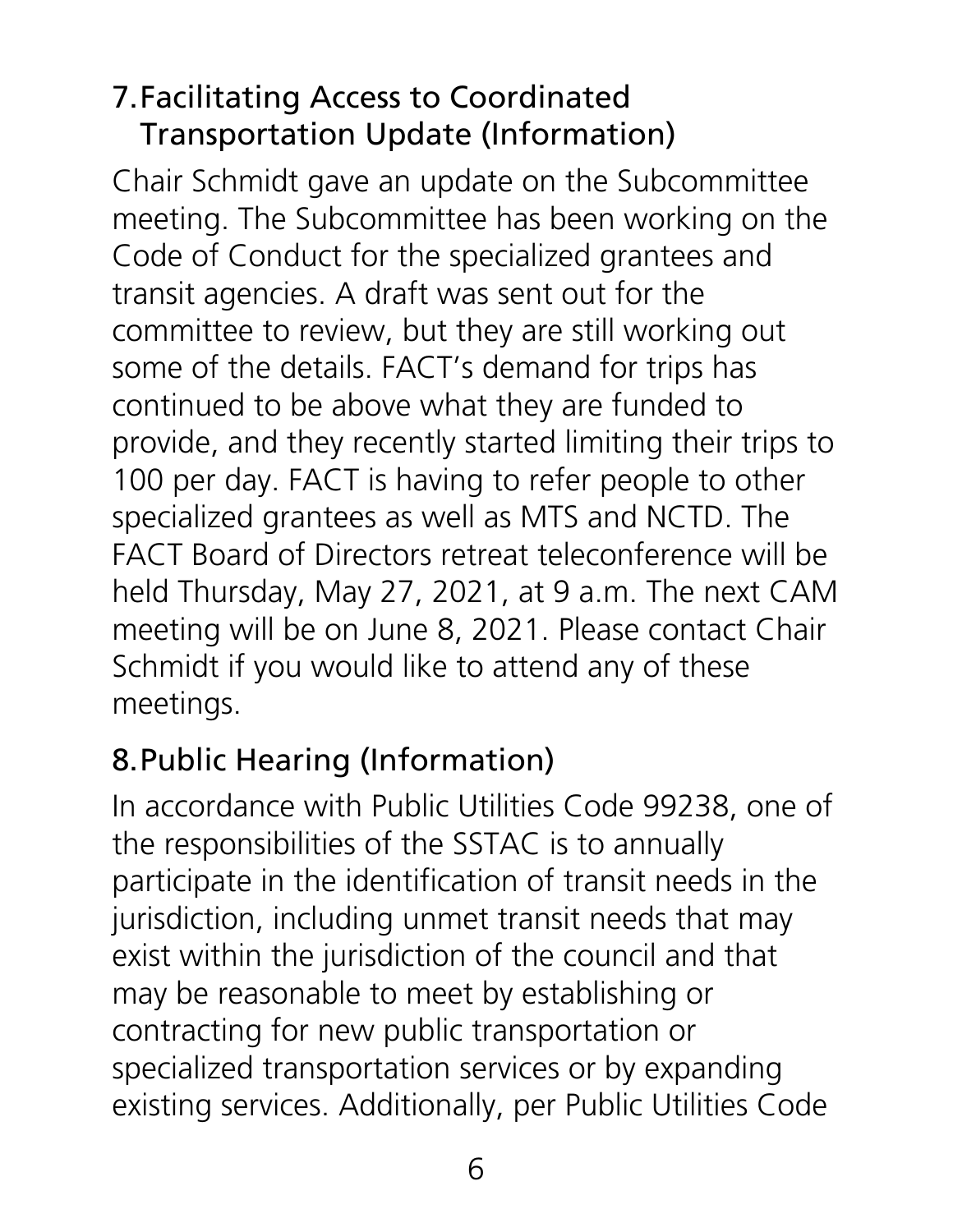99238.5, SANDAG shall ensure the establishment and implementation of a citizen participation process, utilizing the SSTAC as a mechanism to solicit the input of transit dependent and transit disadvantaged persons, including the elderly, disabled, and persons of limited means. The process shall include provisions for at least one public hearing in the jurisdiction represented by the SSTAC.

To date, no comments were sent via email or telephone to be read aloud at the meeting.

Public comments were made during the meeting and noted. The comments and responses are included in Item 8 of the July 20, 2021, SSTAC meeting agenda.

#### 9.Adjournment

The next SSTAC meeting is scheduled for Tuesday, July 20, 2021, at 10 a.m.

Chair Schmidt adjourned the meeting at 10:54 a.m.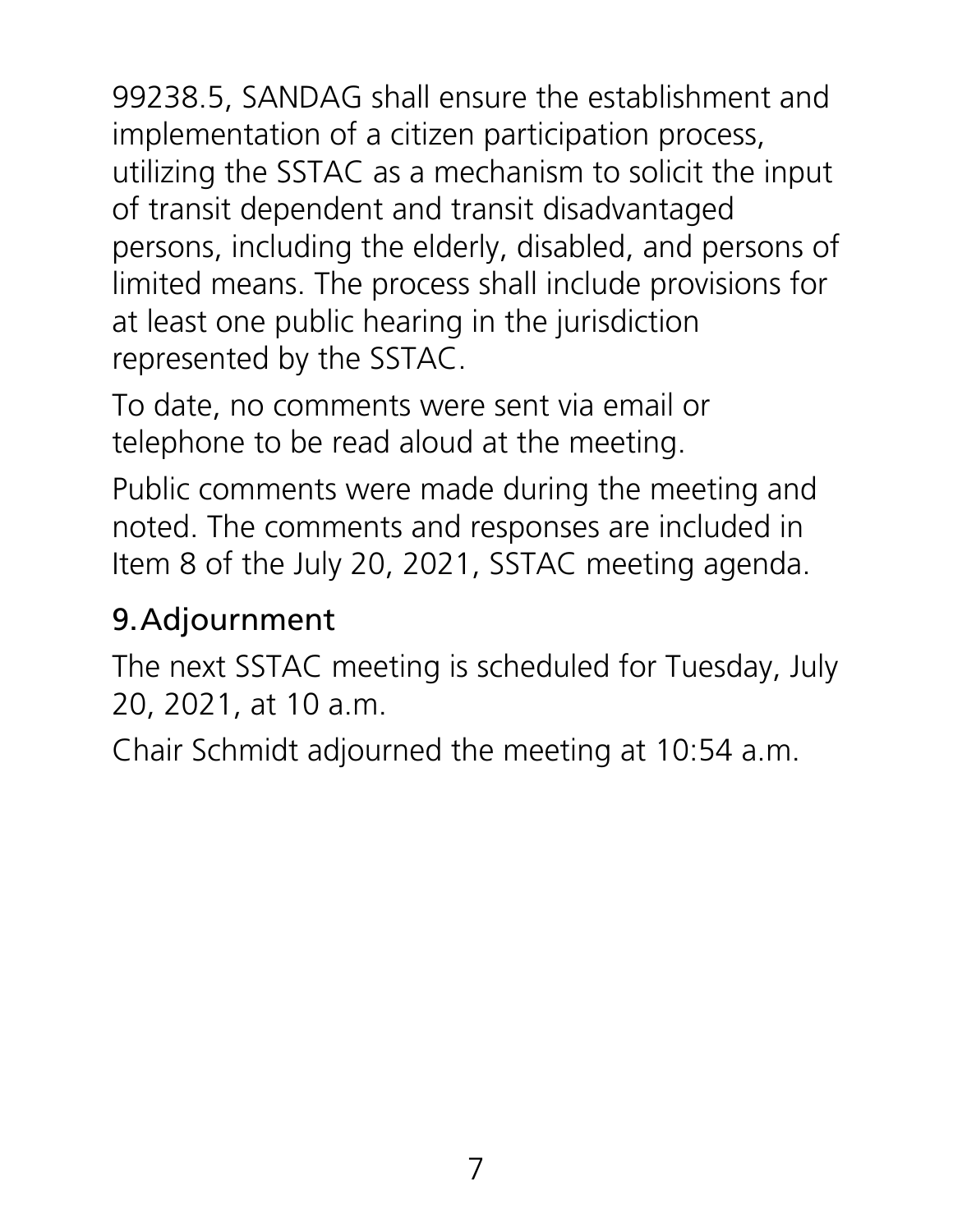#### Meeting Start Time: 10:02 a.m. Meeting Adjourned Time: 10:54 a.m.

#### **Confirmed Attendance at SANDAG SSTAC Meeting**

May 18, 2021

| <b>Jurisdiction</b>                                | <b>Name</b>                    |     | <b>Attended Comments</b> |
|----------------------------------------------------|--------------------------------|-----|--------------------------|
|                                                    | <b>Individual Members</b>      |     |                          |
| Special Interest                                   | <b>Ilse Carey</b>              | Yes |                          |
| Voting<br>Member (Seat<br>A)                       | Helen Elias,<br>Alternate      | Yes |                          |
| Special Interest<br>Voting                         | Kent<br><b>Rodricks</b>        | No  |                          |
| Member (Seat<br>B)                                 | Clytie<br>Kohler,<br>Alternate | Yes |                          |
| At-Large<br>Voting<br>Member (Seat<br>$\mathsf{A}$ | Lorry<br>Seagrim               | Yes |                          |
| At-Large<br>Voting<br>Member (Seat<br>B)           | Sharlene<br>Ornelas            | No  |                          |
| At-Large<br>Voting                                 | Catherine<br>Manis             | Yes |                          |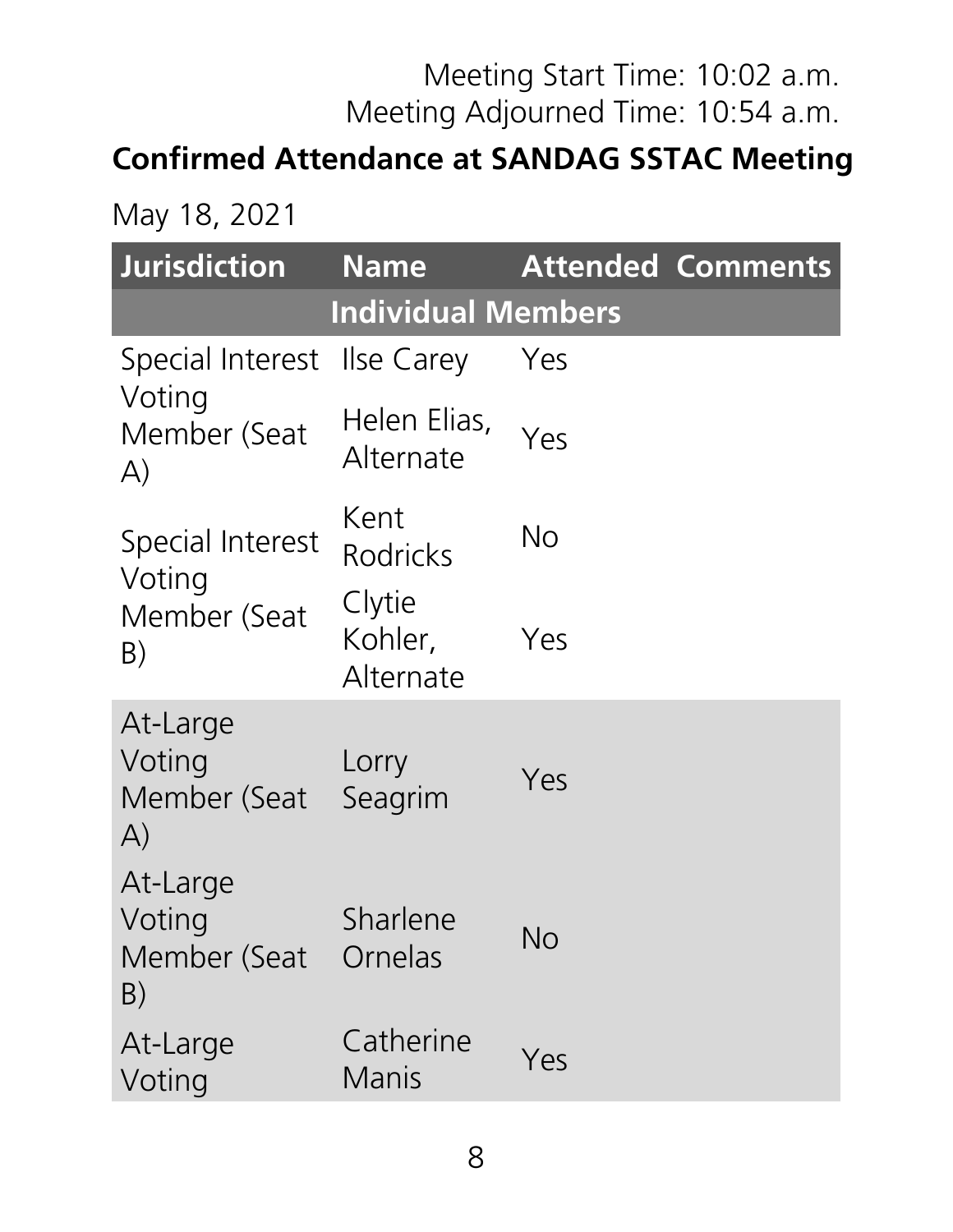| Member (Seat<br>$\bigcirc$         |                                 |           |
|------------------------------------|---------------------------------|-----------|
| At-Large<br>Voting                 | Wayne<br>Landon                 | Yes       |
| Members<br>(Seats A                | Rebecca<br>Steiner              | Yes       |
| through $C$ )<br><b>Alternates</b> | Ted Kagan                       | Yes       |
|                                    | <b>Rotating Agency Members</b>  |           |
| Survivors of                       | Winona<br>Garcia                | <b>No</b> |
| Torture,<br>International          | Mahvash<br>Alami                | Yes       |
| San Diego                          | Marissa<br>Lucero               | Yes       |
| Center for the<br><b>Blind</b>     | Elsa<br>Caballero,<br>Alternate | No        |
|                                    | Todd Shaw                       | Yes       |
| Home of<br><b>Guiding Hands</b>    | Edward<br>Hershey,<br>Alternate | Yes       |
| The Arc of San<br>Diego            | Anthony<br><b>DeSalis</b>       | No        |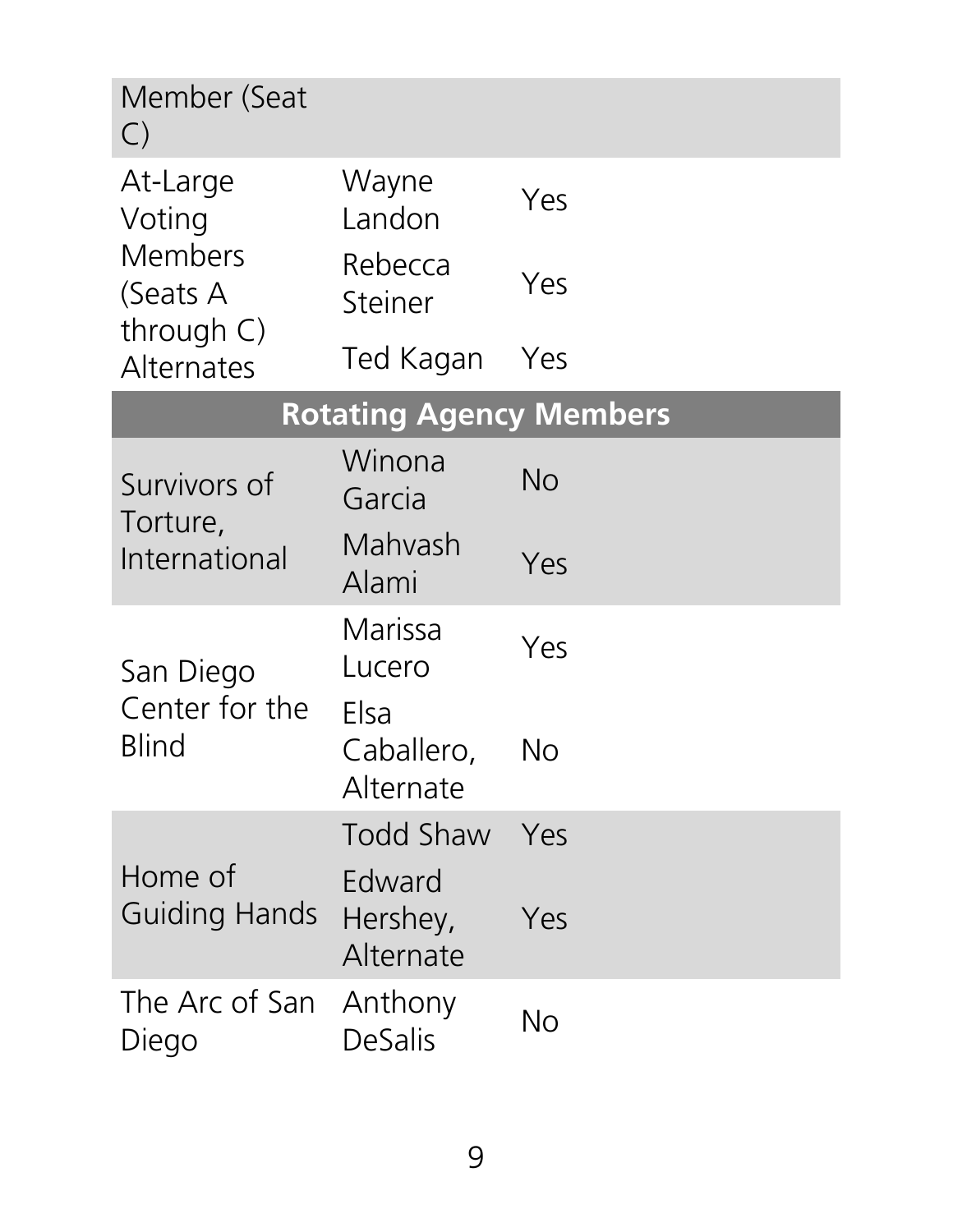|                            | Melanie<br>McCoy,<br>Alternate  | <b>No</b> |  |  |  |
|----------------------------|---------------------------------|-----------|--|--|--|
|                            | Claudia<br>Gavin                | No        |  |  |  |
| ElderHelp                  | Nansi<br>Kiwanuka,<br>Alternate | Yes       |  |  |  |
|                            | <b>Standing Agency Members</b>  |           |  |  |  |
| FACT (Seat A)              | Arun Prem                       | Yes       |  |  |  |
|                            | Chair                           |           |  |  |  |
| FACT (Seat B)              | Meagan<br>Schmidt               | Yes       |  |  |  |
| <b>MTS Fixed</b><br>Route  | Vassilena<br>Lerinska           | Yes       |  |  |  |
| <b>MTS</b><br>Paratransit  | Vice Chair<br>Jay<br>Washburn   | Yes       |  |  |  |
| <b>NCTD Fixed</b><br>Route | Charles<br>Main                 | No        |  |  |  |
| <b>NCTD</b>                | Robert                          | Yes       |  |  |  |
| Paratransit                | Gebo                            |           |  |  |  |
| <b>Other Attendees</b>     |                                 |           |  |  |  |
| Adrianna Yemhatpe          |                                 |           |  |  |  |
| <b>Budd Anderson</b>       |                                 |           |  |  |  |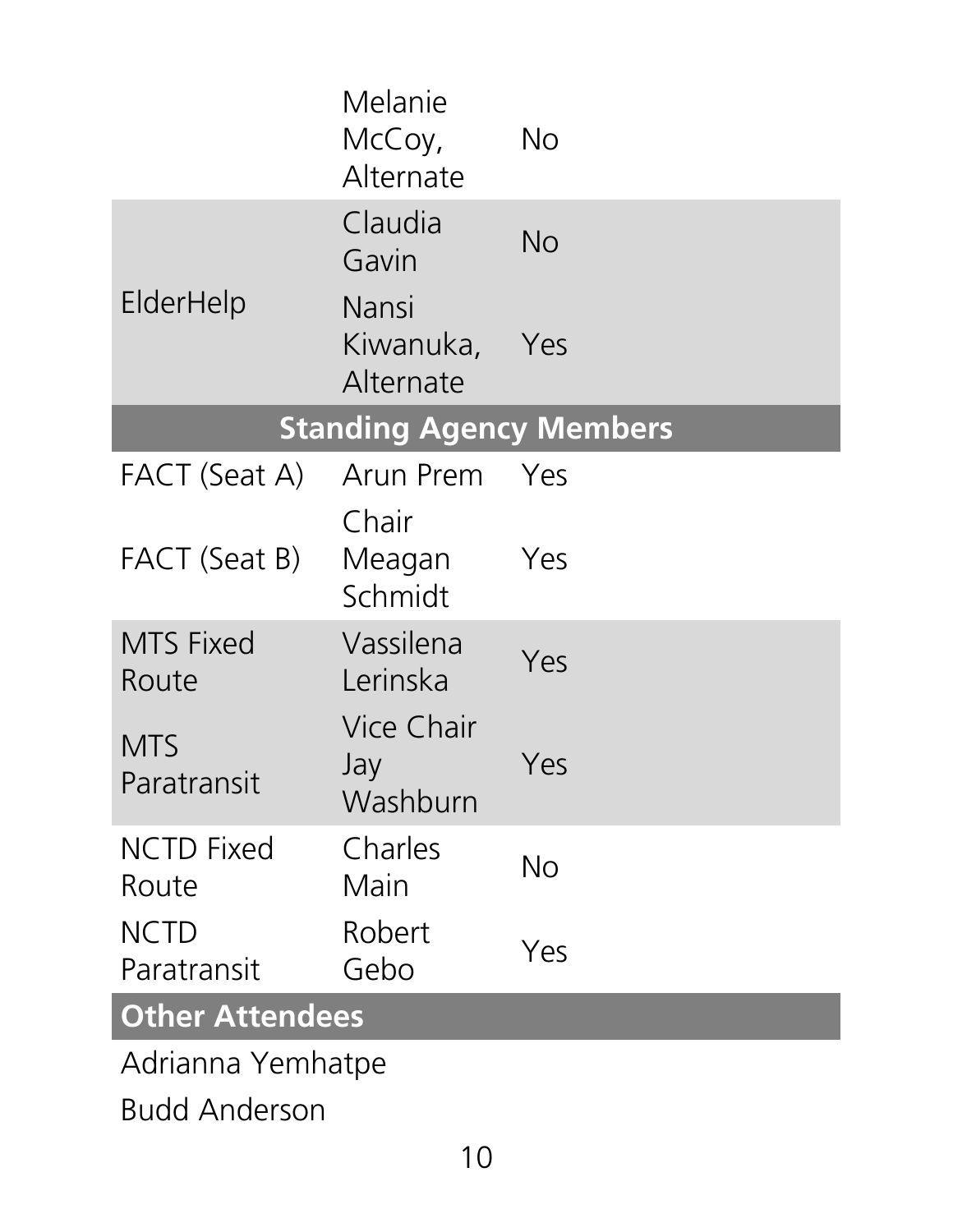Carla Perez David Jackson Ethel Miranda Lidia Perez (Captioner) Liz Santucci Marcy Roke Nick Duron Noela Rios Priscila Hazrun (Interpreter) Reina Equihua Rob Anderson Sharon Beckas Sophia Hernandez (Captioner) **SANDAG Staff** Arthur Tovar Ashley Wiley Brian Lane

Kendall Reynolds

Laura Valdes

Lisa Madsen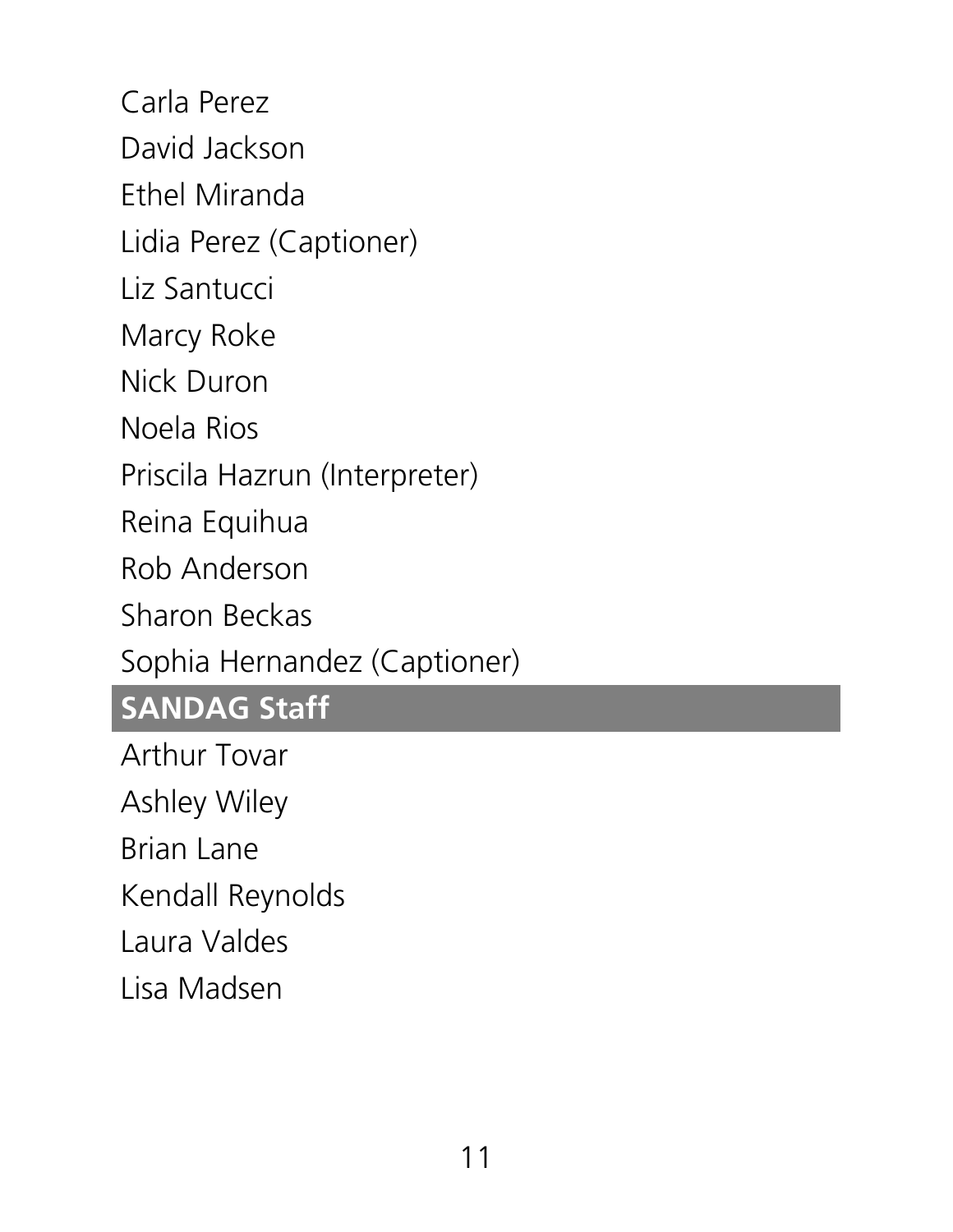#### **SANDAG Social Services Transportation Advisory Council**

Item: 8

#### July 20, 2021 Action: **Information**

#### **2021 Unmet Needs Public Hearing Update**

#### **Introduction**

A summary of the comments received at the 2021 Unmet Needs Public Hearing and the responses to those comments are outlined in the table below.

|     | <b>2021 SSTAC Unmet Needs Public Hearing Comments and</b><br><b>Responses</b> |                          |                                                                |                                                                                                                                                                                                                                                              |  |  |
|-----|-------------------------------------------------------------------------------|--------------------------|----------------------------------------------------------------|--------------------------------------------------------------------------------------------------------------------------------------------------------------------------------------------------------------------------------------------------------------|--|--|
| No. | <b>Date</b>                                                                   | Form                     | Name/<br><b>Agency</b>                                         | <b>Comments and</b><br><b>Responses</b>                                                                                                                                                                                                                      |  |  |
|     | 5/18/21                                                                       | Public<br><b>Hearing</b> | Mahyash<br>Alami/<br>Survivors of<br>Torture,<br>International | <b>Comment:</b><br>Asylum seekers are<br>barred from have any<br>income generating<br>activities, despite them<br>having presented to our<br>Governments. Many of<br>them are public transit<br>dependent to get to<br>their essential<br>appointments. Will |  |  |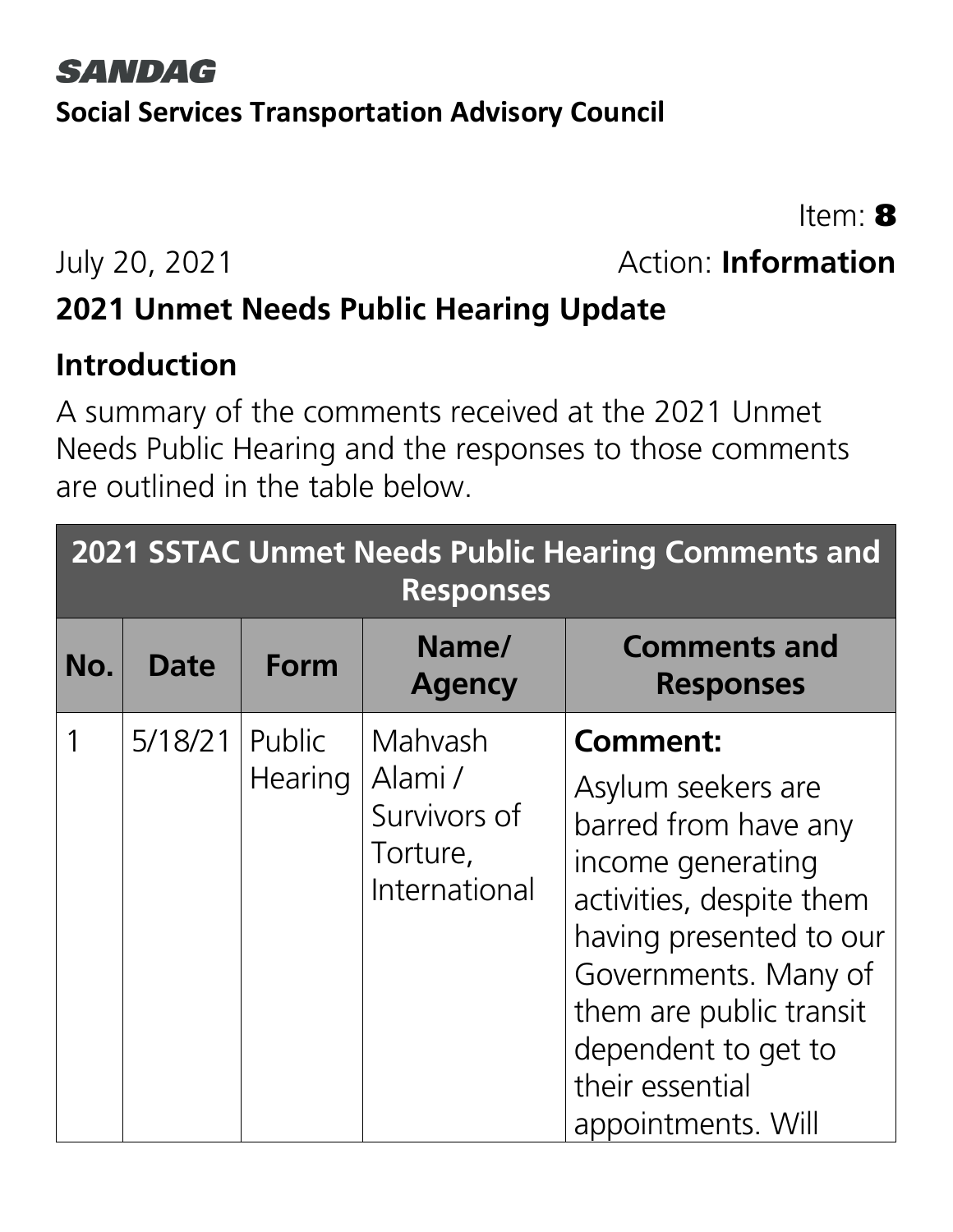| <b>2021 SSTAC Unmet Needs Public Hearing Comments and</b><br><b>Responses</b> |      |      |                        |                                                                                                                                                                                                                                                                                                                                                                                       |  |
|-------------------------------------------------------------------------------|------|------|------------------------|---------------------------------------------------------------------------------------------------------------------------------------------------------------------------------------------------------------------------------------------------------------------------------------------------------------------------------------------------------------------------------------|--|
| No.                                                                           | Date | Form | Name/<br><b>Agency</b> | <b>Comments and</b><br><b>Responses</b>                                                                                                                                                                                                                                                                                                                                               |  |
|                                                                               |      |      |                        | there be funding<br>available for asylum<br>seekers to be able to<br>ride public<br>transportation?                                                                                                                                                                                                                                                                                   |  |
|                                                                               |      |      |                        | <b>Response from</b><br><b>SANDAG:</b>                                                                                                                                                                                                                                                                                                                                                |  |
|                                                                               |      |      |                        | SANDAG has included<br>refugee and asylum<br>seeker's transportation<br>needs in chapter 4 of<br>the Coordinated Plan.<br>This identification of<br>the needs is a start to<br>help win grants<br>awarded to the region,<br>but the gap between<br>the needs of this<br>community and what is<br>available (Chapter 3)<br>has not been<br>recognized in the<br>Coordinated Plan. This |  |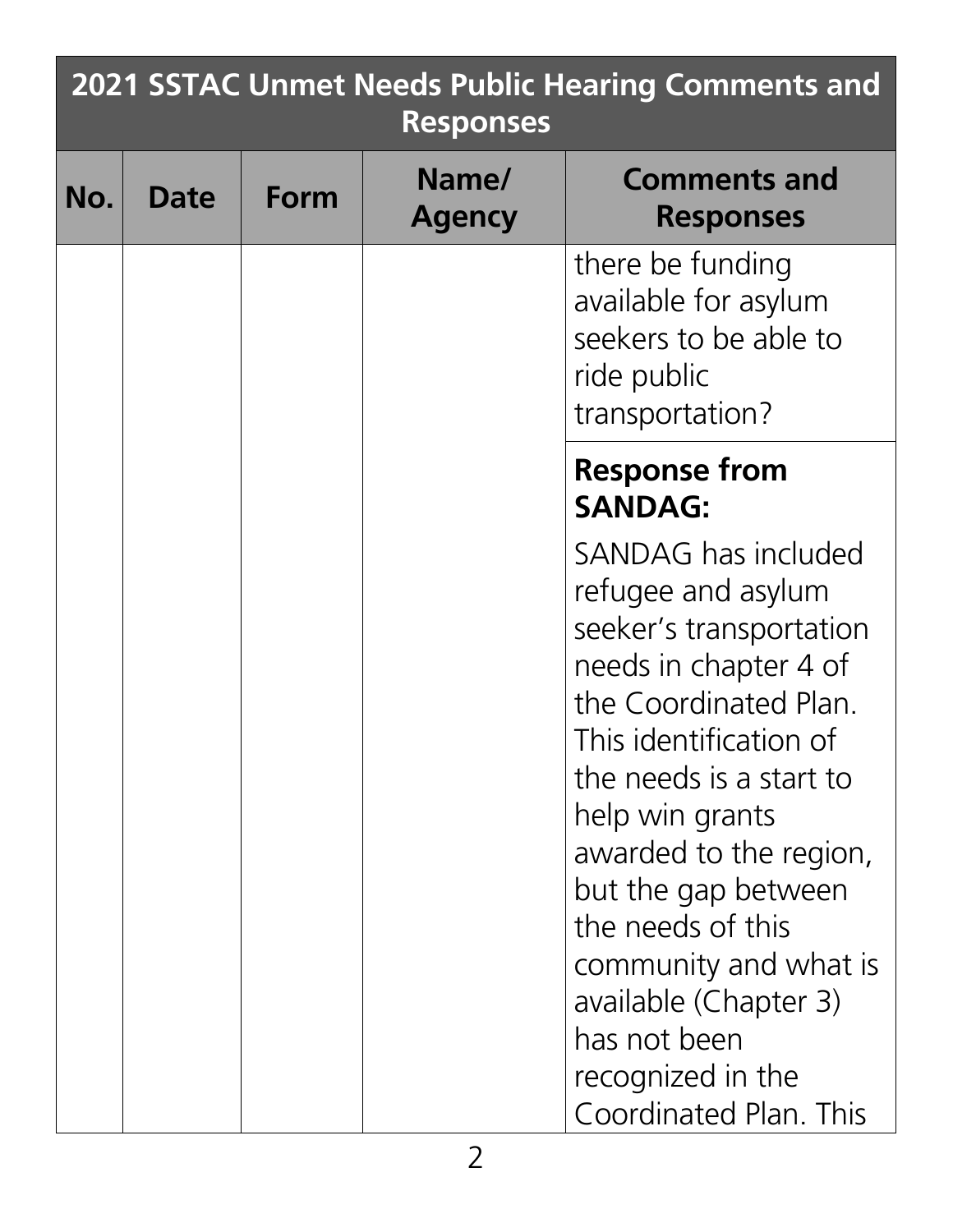| <b>2021 SSTAC Unmet Needs Public Hearing Comments and</b><br><b>Responses</b> |             |                   |                               |                                                                                                                                                                                                                                                                                                                                                                                                                    |  |
|-------------------------------------------------------------------------------|-------------|-------------------|-------------------------------|--------------------------------------------------------------------------------------------------------------------------------------------------------------------------------------------------------------------------------------------------------------------------------------------------------------------------------------------------------------------------------------------------------------------|--|
| No.                                                                           | <b>Date</b> | Form              | Name/<br><b>Agency</b>        | <b>Comments and</b><br><b>Responses</b>                                                                                                                                                                                                                                                                                                                                                                            |  |
|                                                                               |             |                   |                               | will be noted and<br>added into the next<br>iteration of the<br>Coordinated Plan,<br>specifically into<br>Chapters 3, 5, and 6.                                                                                                                                                                                                                                                                                    |  |
| $\overline{2}$                                                                | 5/18/21     | Public<br>Hearing | Sharon<br>Beckas/<br>Attendee | <b>Comment:</b><br>There are new schedule<br>changes coming up and<br>transit riders need<br>paper schedules. Not<br>everyone has access to<br>wi-fi, phone, or internet<br>once they leave their<br>house and need a way<br>to know when their<br>transit rides will be<br>coming. North County<br>(NCTD) has stopped<br>mailing the travel<br>guide/bus schedule<br>quide. North County<br>buses run about every |  |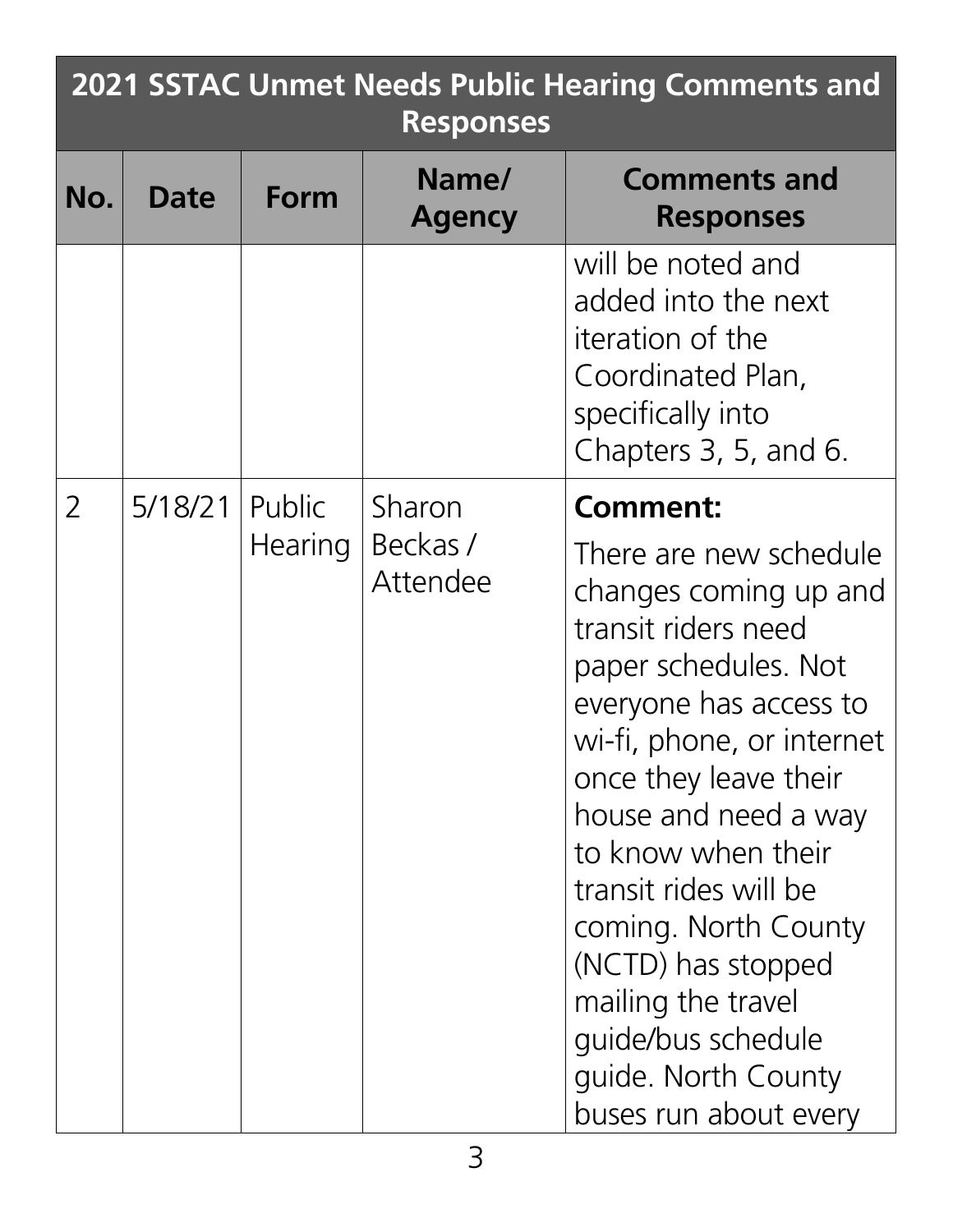|     | <b>2021 SSTAC Unmet Needs Public Hearing Comments and</b><br><b>Responses</b> |      |                        |                                                                                                                                                                                                                                                                                |  |  |
|-----|-------------------------------------------------------------------------------|------|------------------------|--------------------------------------------------------------------------------------------------------------------------------------------------------------------------------------------------------------------------------------------------------------------------------|--|--|
| No. | Date                                                                          | Form | Name/<br><b>Agency</b> | <b>Comments and</b><br><b>Responses</b>                                                                                                                                                                                                                                        |  |  |
|     |                                                                               |      |                        | thirty minutes and<br>currently that is the<br>only option to get the<br>schedule. When will<br>paper schedules be<br>returning to the busses<br>or getting mailed out<br>again? Do the paper<br>schedules not being<br>available have<br>something to do with<br>regulations? |  |  |
|     |                                                                               |      |                        | <b>Response from NCTD:</b>                                                                                                                                                                                                                                                     |  |  |
|     |                                                                               |      |                        | NCTD provides service<br>updates through three<br>methods of<br>communication:<br>The GONCTD<br>website has all<br>schedule and change<br>information available<br>for viewing.                                                                                                |  |  |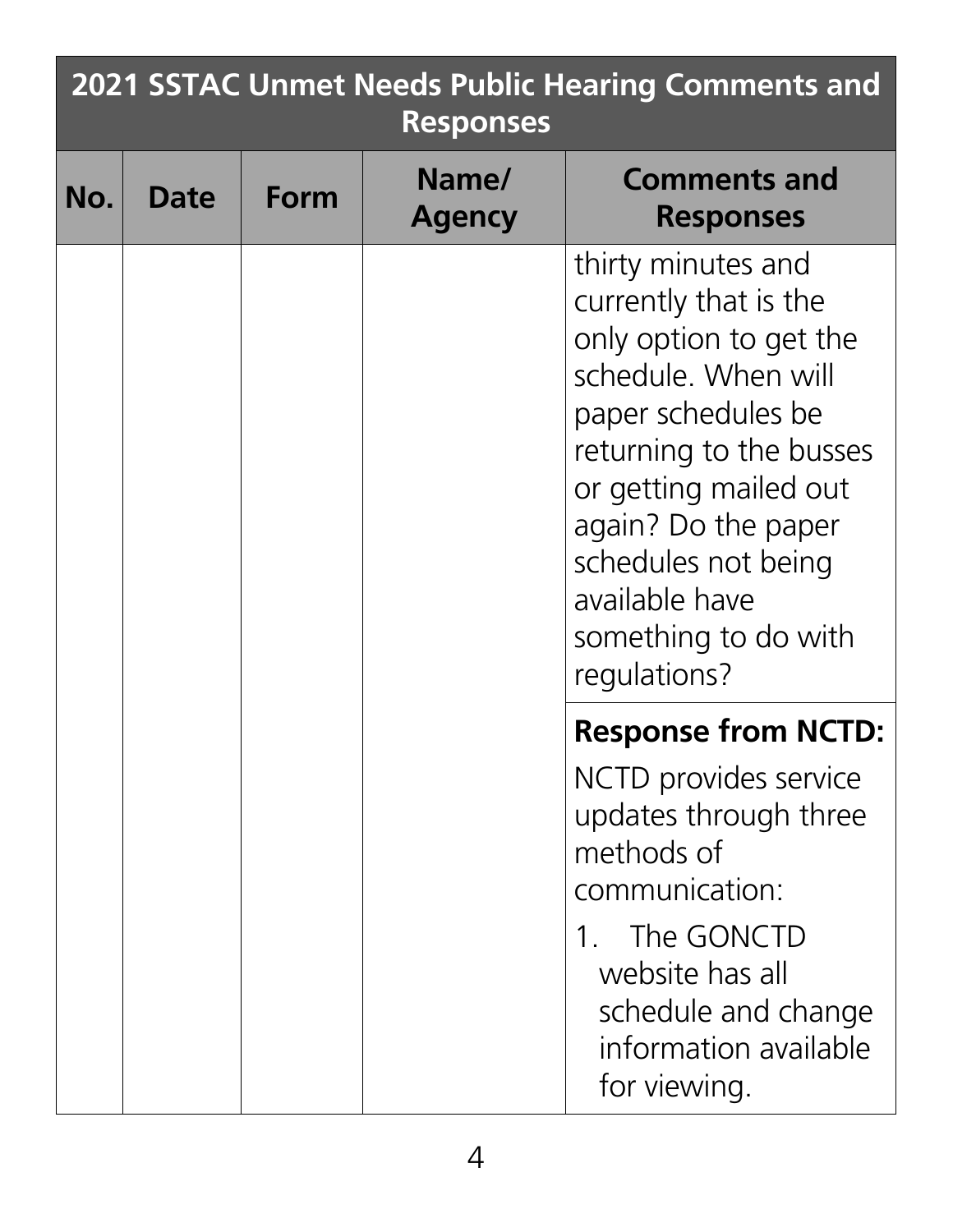| <b>2021 SSTAC Unmet Needs Public Hearing Comments and</b><br><b>Responses</b> |             |                          |                                                        |                                                                                                                                                                                                                                                                              |  |
|-------------------------------------------------------------------------------|-------------|--------------------------|--------------------------------------------------------|------------------------------------------------------------------------------------------------------------------------------------------------------------------------------------------------------------------------------------------------------------------------------|--|
| No.                                                                           | <b>Date</b> | Form                     | Name/<br><b>Agency</b>                                 | <b>Comments and</b><br><b>Responses</b>                                                                                                                                                                                                                                      |  |
|                                                                               |             |                          |                                                        | 2. All BREEZE buses<br>have scheduled<br>booklets with current<br>schedule information.<br>Three NCTD<br>3.<br><b>Customer Service</b><br>offices have booklets<br>and can provide any<br>schedule information<br>needed.                                                    |  |
| 3                                                                             | 5/18/21     | Public<br><b>Hearing</b> | <b>Budd</b><br>Anderson /<br>Attendee /<br><b>FACT</b> | <b>Comment:</b><br><b>FACT</b> would like to<br>highlight the need for<br>funding to support<br>specialized<br>transportation services<br>to meet the demand of<br>a growing senior<br>population. Limited<br>operating funds,<br>stagnant funding<br>growth, increasing per |  |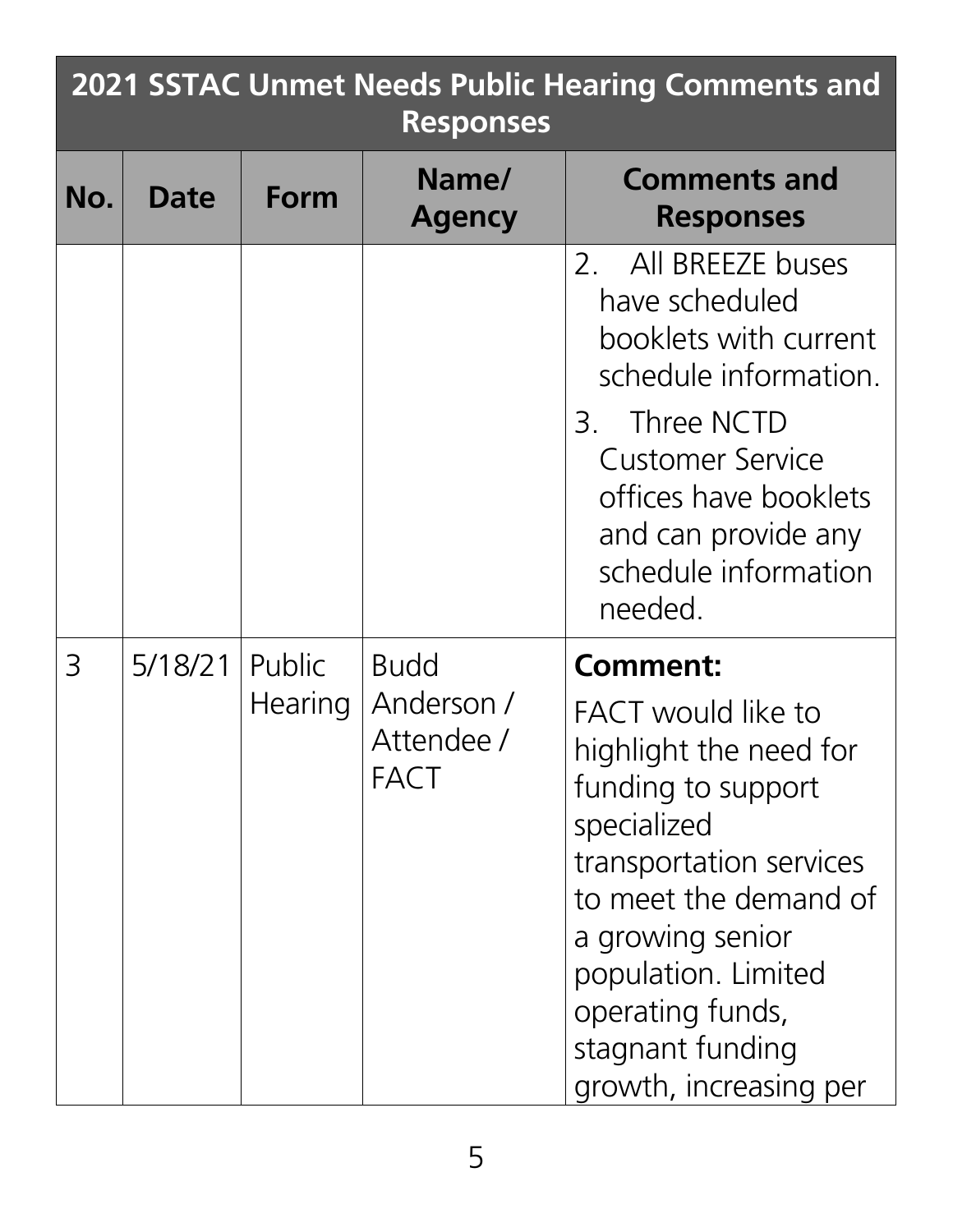| <b>2021 SSTAC Unmet Needs Public Hearing Comments and</b><br><b>Responses</b> |             |      |                        |                                                                                                                                                                                                                                                                                                                                                                                                                                                                                                                                   |  |  |
|-------------------------------------------------------------------------------|-------------|------|------------------------|-----------------------------------------------------------------------------------------------------------------------------------------------------------------------------------------------------------------------------------------------------------------------------------------------------------------------------------------------------------------------------------------------------------------------------------------------------------------------------------------------------------------------------------|--|--|
| No.                                                                           | <b>Date</b> | Form | Name/<br><b>Agency</b> | <b>Comments and</b><br><b>Responses</b>                                                                                                                                                                                                                                                                                                                                                                                                                                                                                           |  |  |
|                                                                               |             |      |                        | trip costs, and a<br>growing need for senior<br>mobility has<br>constrained FACT's<br>ability to meet the<br>specialized<br>transportation needs<br>not met by other<br>agencies. FACT is<br>currently limiting<br>ridership to 100 one-<br>way trips per day<br>resulting in<br>approximately 1,200<br>trip requests being<br>denied each month.<br>Primarily these requests<br>are for medical<br>purposes. Due to the<br>daily limit, riders are<br>making reservations<br>early, leading to a daily<br>cap being reached five |  |  |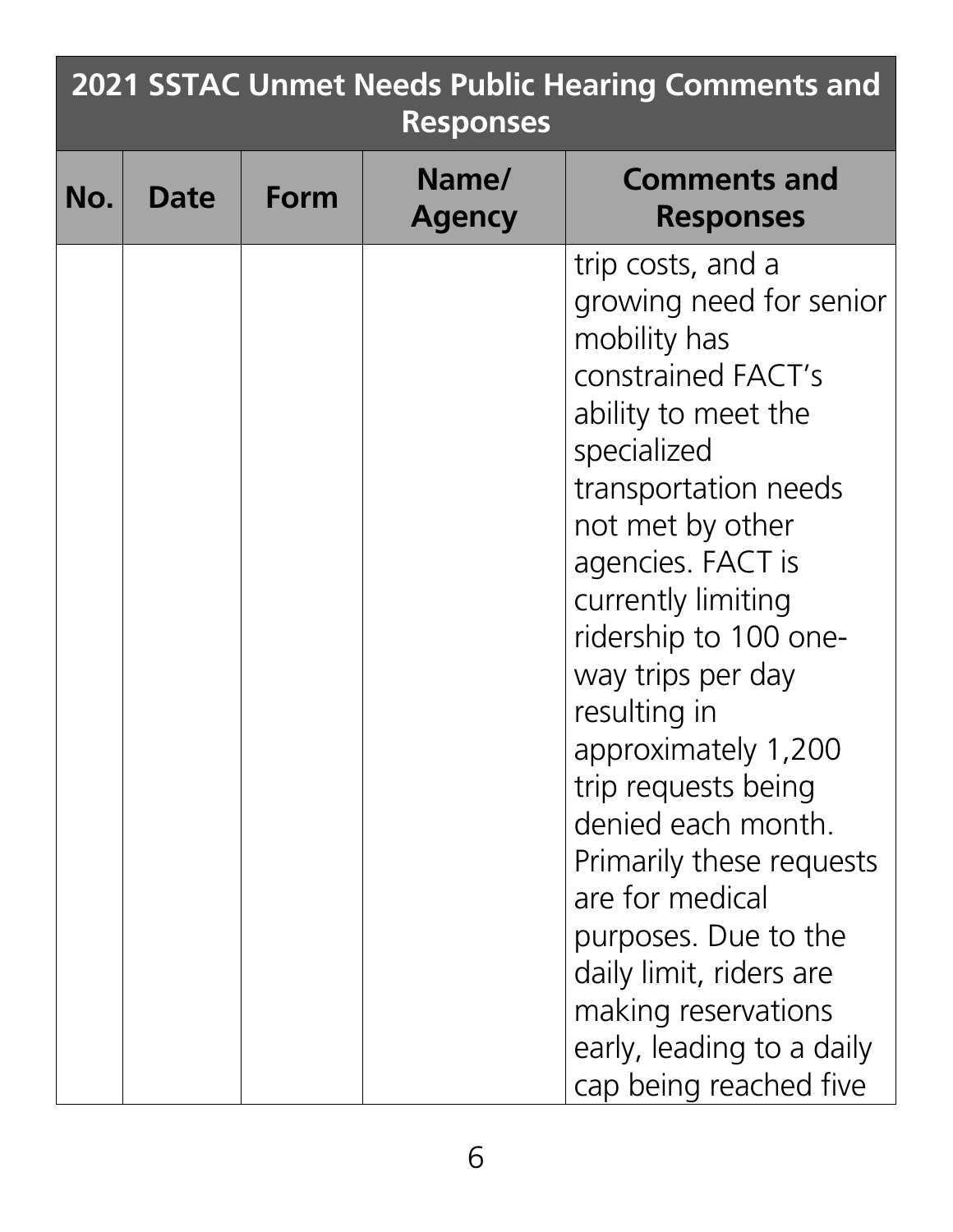| <b>2021 SSTAC Unmet Needs Public Hearing Comments and</b><br><b>Responses</b> |      |      |                        |                                                                                                                                                                                                                                                                                                                                                                                                                                                                                                                                                                            |  |
|-------------------------------------------------------------------------------|------|------|------------------------|----------------------------------------------------------------------------------------------------------------------------------------------------------------------------------------------------------------------------------------------------------------------------------------------------------------------------------------------------------------------------------------------------------------------------------------------------------------------------------------------------------------------------------------------------------------------------|--|
| No.                                                                           | Date | Form | Name/<br><b>Agency</b> | <b>Comments and</b><br><b>Responses</b>                                                                                                                                                                                                                                                                                                                                                                                                                                                                                                                                    |  |
|                                                                               |      |      |                        | days in advance. This<br>hurts the quality and<br>reliability of service<br>making it difficult for<br>clients to rely on<br>RideFACT to meet their<br>needs. Social equity is a<br>major part of<br>SANDAG's 2021<br>Regional Plan. FACT is<br>dedicated to improving<br>equity and access in<br>San Diego County's<br>transportation system.<br>The service<br>infrastructure is in place<br>to meet the needs of<br>transit disadvantaged<br>persons, but the<br>funding is not available<br>to sustain and grow<br>services. This is a quote<br>from one of our riders |  |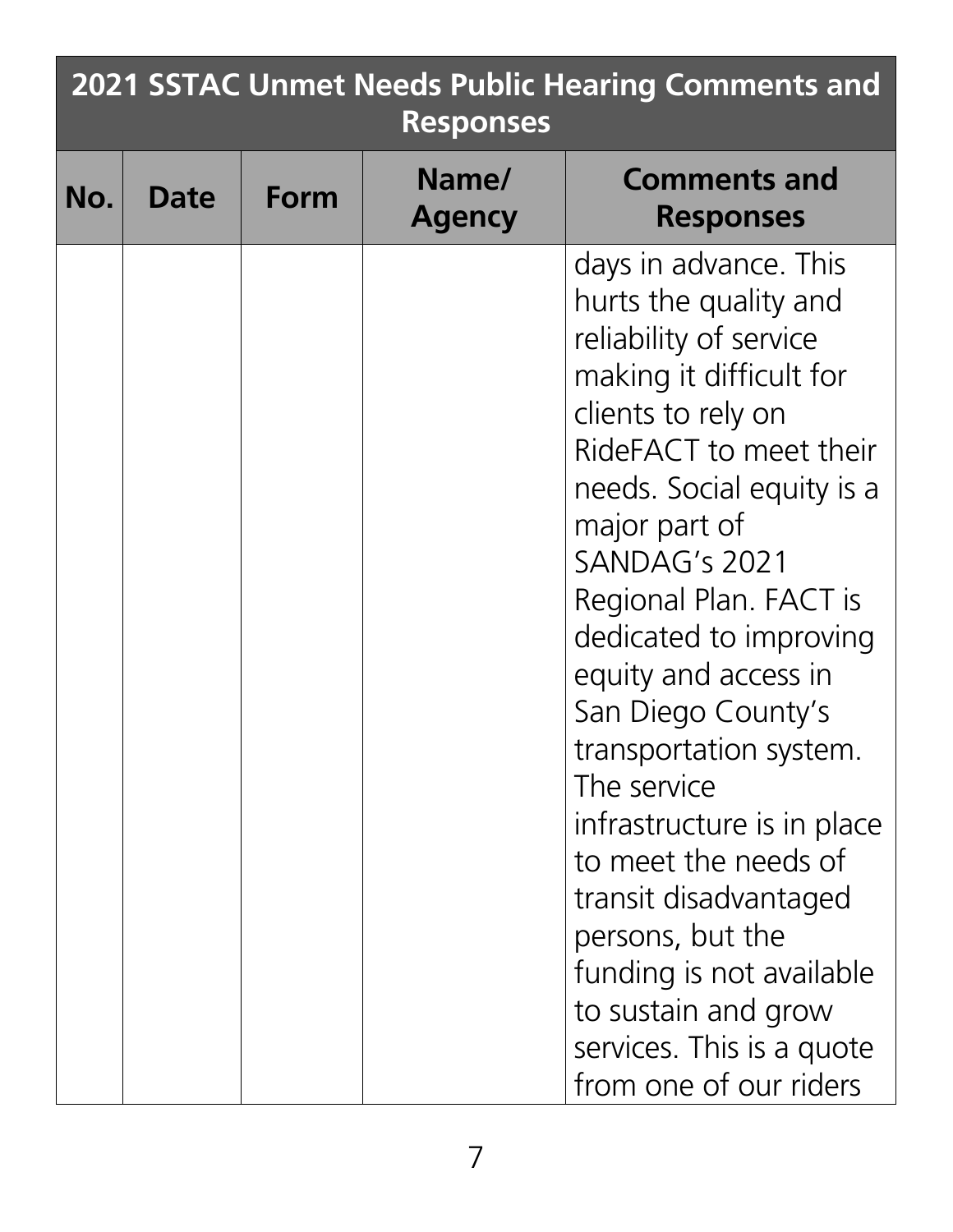|     | 2021 SSTAC Unmet Needs Public Hearing Comments and<br><b>Responses</b> |      |                        |                                                                                                                                                                                                                                                                                                                                                                                                                                                                                                                                                                                                               |  |  |  |
|-----|------------------------------------------------------------------------|------|------------------------|---------------------------------------------------------------------------------------------------------------------------------------------------------------------------------------------------------------------------------------------------------------------------------------------------------------------------------------------------------------------------------------------------------------------------------------------------------------------------------------------------------------------------------------------------------------------------------------------------------------|--|--|--|
| No. | Date                                                                   | Form | Name/<br><b>Agency</b> | <b>Comments and</b><br><b>Responses</b>                                                                                                                                                                                                                                                                                                                                                                                                                                                                                                                                                                       |  |  |  |
|     |                                                                        |      |                        | regarding their recent<br>experience with some<br>of the budget cuts,<br>"Why are they cutting<br>essential transportation<br>for us elderly disabled<br>people? I worked for 40<br>years and paid my share<br>of taxes, so it is very<br>upsetting to be treated<br>so poorly in my golden<br>years. It has been hard<br>enough being isolated<br>for a year because of<br>the Coronavirus, no<br>social interaction with<br>anybody since I live<br>alone. My once a week<br>ride at least I was able<br>to eat, see the doctor,<br>and have the ability to<br>talk to somebody."<br>These are just some of |  |  |  |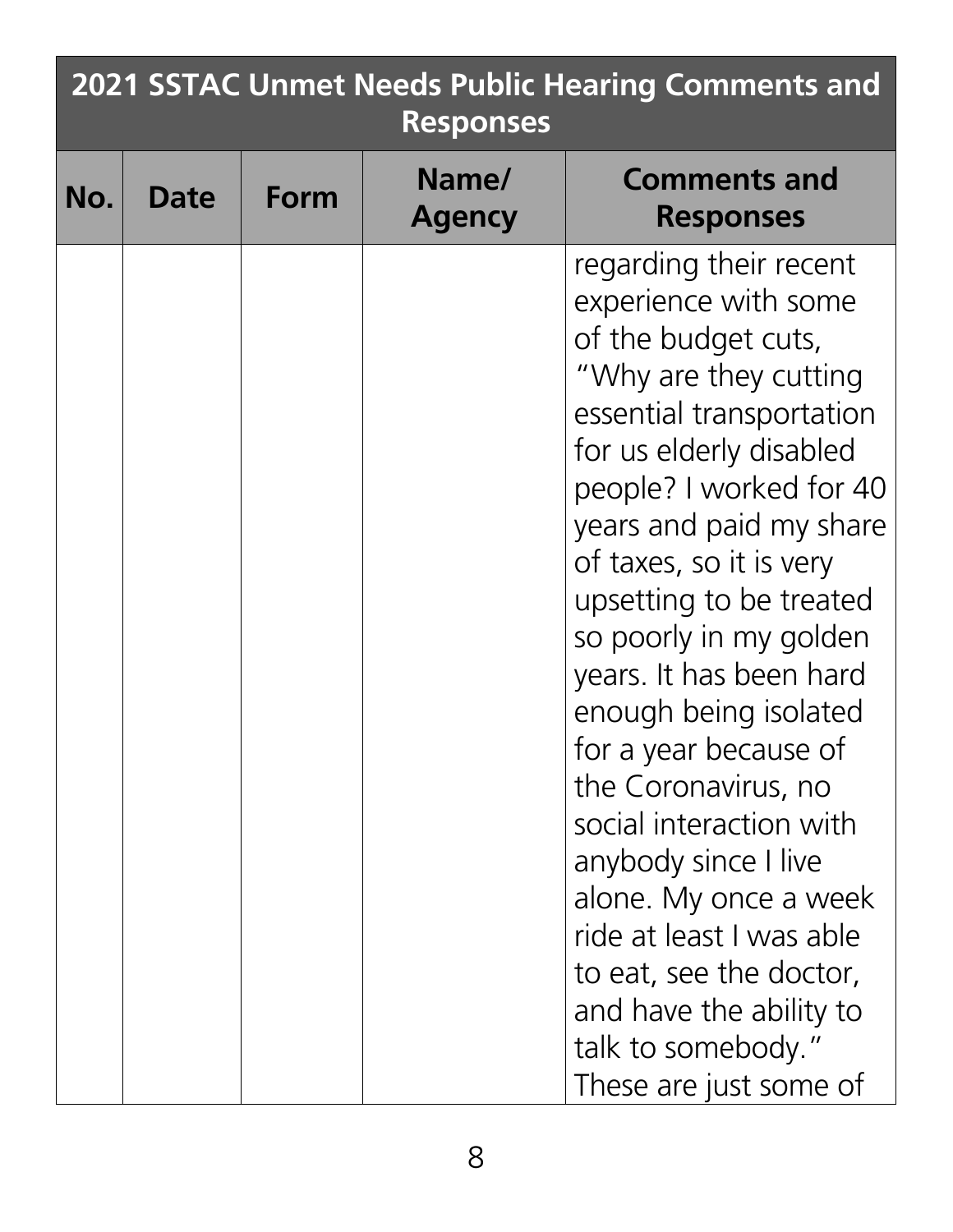|     | <b>2021 SSTAC Unmet Needs Public Hearing Comments and</b><br><b>Responses</b> |      |                        |                                                                                                                                                                                                                                                                                          |  |
|-----|-------------------------------------------------------------------------------|------|------------------------|------------------------------------------------------------------------------------------------------------------------------------------------------------------------------------------------------------------------------------------------------------------------------------------|--|
| No. | Date                                                                          | Form | Name/<br><b>Agency</b> | <b>Comments and</b><br><b>Responses</b>                                                                                                                                                                                                                                                  |  |
|     |                                                                               |      |                        | our thoughts that been<br>expressed by some of<br>our riders and our<br>opinion on the budget<br>situation for specialized<br>transportation<br>programs.                                                                                                                                |  |
|     |                                                                               |      |                        | <b>Response from</b><br><b>SANDAG:</b>                                                                                                                                                                                                                                                   |  |
|     |                                                                               |      |                        | SANDAG's Board of<br>Directors recently<br>approved providing<br>increased funding to<br><b>FACT</b> to support<br>increased rides for the<br>senior population. The<br>Draft 2021 Regional<br>Plan includes increased<br>funding for<br>transportation for<br>seniors, individuals with |  |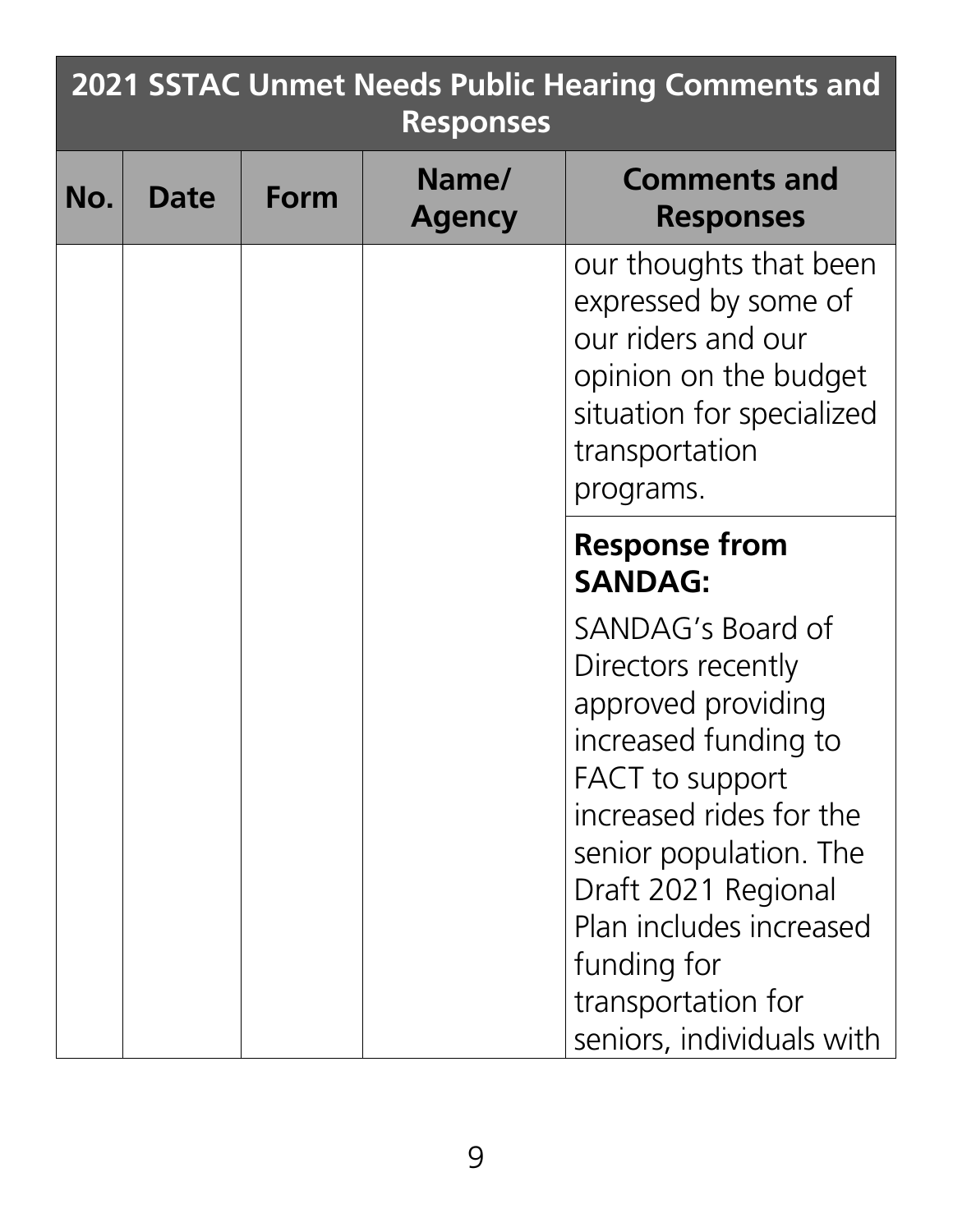| <b>2021 SSTAC Unmet Needs Public Hearing Comments and</b><br><b>Responses</b> |             |                          |                                                                        |                                                                                                                                                                                                                                                                                                                                                                                                                       |
|-------------------------------------------------------------------------------|-------------|--------------------------|------------------------------------------------------------------------|-----------------------------------------------------------------------------------------------------------------------------------------------------------------------------------------------------------------------------------------------------------------------------------------------------------------------------------------------------------------------------------------------------------------------|
| No.                                                                           | <b>Date</b> | Form                     | Name/<br><b>Agency</b>                                                 | <b>Comments and</b><br><b>Responses</b>                                                                                                                                                                                                                                                                                                                                                                               |
|                                                                               |             |                          |                                                                        | disabilities, and low-<br>income residents.                                                                                                                                                                                                                                                                                                                                                                           |
| 4                                                                             | 5/18/21     | Public<br><b>Hearing</b> | Clytie Kohler /<br>Special<br>Interest<br>Voting<br>Member (Seat<br>B) | <b>Comment:</b><br>If North County is<br>considering any<br>additional services,<br>there is a strong need<br>for a bus line or any<br>transportation options<br>between Woodland<br>Parkway and Twin Oaks<br>on Rancheros Drive.<br>There is a DMV and the<br>Department of<br>Rehabilitation in this<br>corridor; these locations<br>are both needed<br>services for folks who<br>can't get around on<br>their own. |
|                                                                               |             |                          |                                                                        | <b>Response from NCTD:</b>                                                                                                                                                                                                                                                                                                                                                                                            |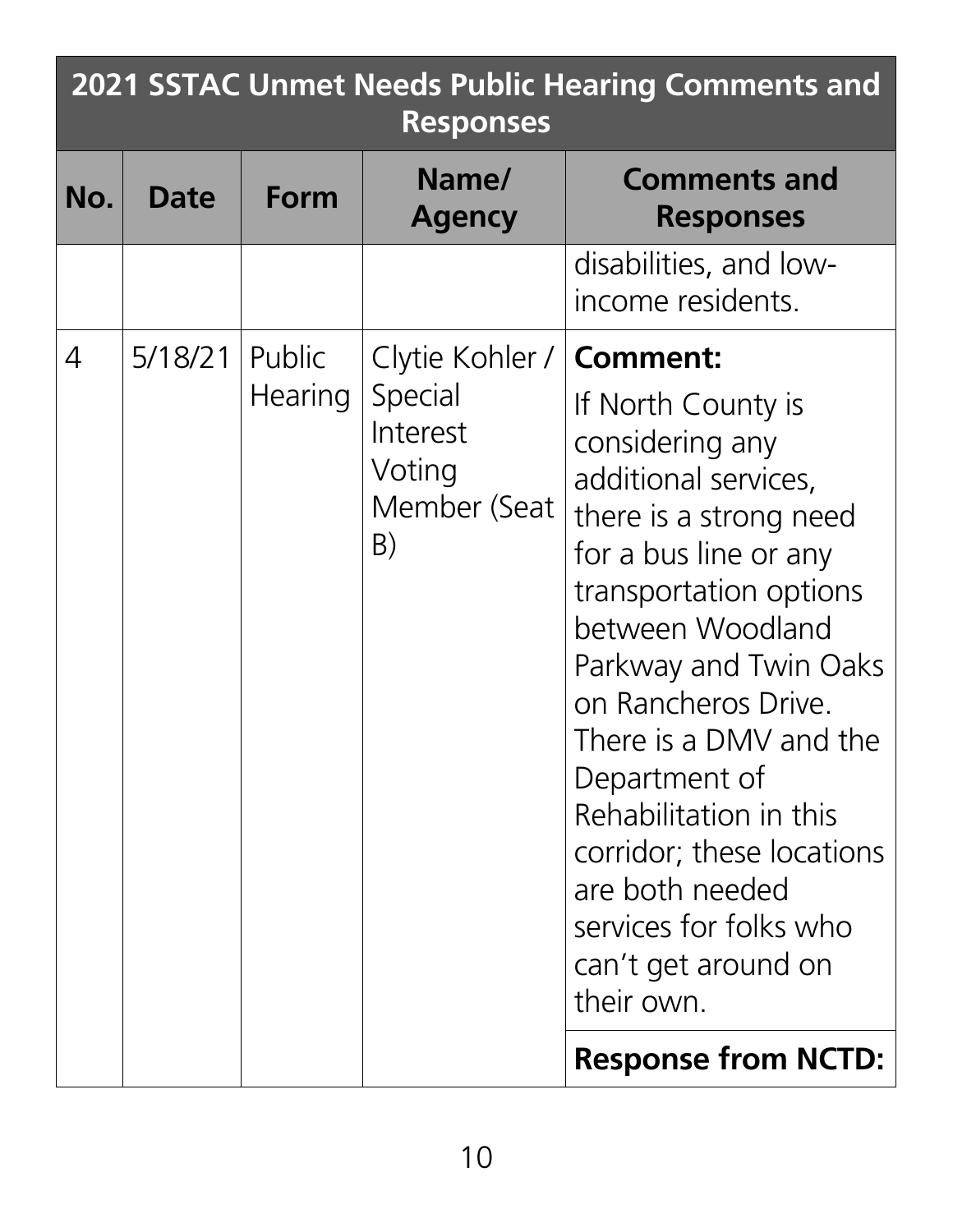|     | <b>2021 SSTAC Unmet Needs Public Hearing Comments and</b><br><b>Responses</b> |                          |                                |                                                                                                                                                                                                                                                                                                                                                                                                                                                                              |  |
|-----|-------------------------------------------------------------------------------|--------------------------|--------------------------------|------------------------------------------------------------------------------------------------------------------------------------------------------------------------------------------------------------------------------------------------------------------------------------------------------------------------------------------------------------------------------------------------------------------------------------------------------------------------------|--|
| No. | Date                                                                          | Form                     | Name/<br><b>Agency</b>         | <b>Comments and</b><br><b>Responses</b>                                                                                                                                                                                                                                                                                                                                                                                                                                      |  |
|     |                                                                               |                          |                                | The NCTD Strategic<br>Multimodal<br>Implementation Plan<br>(SMTIP) identifies<br>Rancheros Drive<br>between Woodland<br>Parkway and Twin Oaks<br>Valley Road within a<br>proposed FLEX zone for<br>the Escondido West $-$<br>San Marcos area. FLEX<br>is on-demand transit<br>service available within<br>a defined geographic<br>area. The proposed<br>FLEX zone will fill gaps<br>in service that currently<br>exist in areas such as<br>Rancheros Drive in San<br>Marcos. |  |
| 5   | 5/18/21                                                                       | Public<br><b>Hearing</b> | Ethel<br>Miranda /<br>Attendee | <b>Comment:</b><br>Both MTS and NCTD<br>have done many cuts to                                                                                                                                                                                                                                                                                                                                                                                                               |  |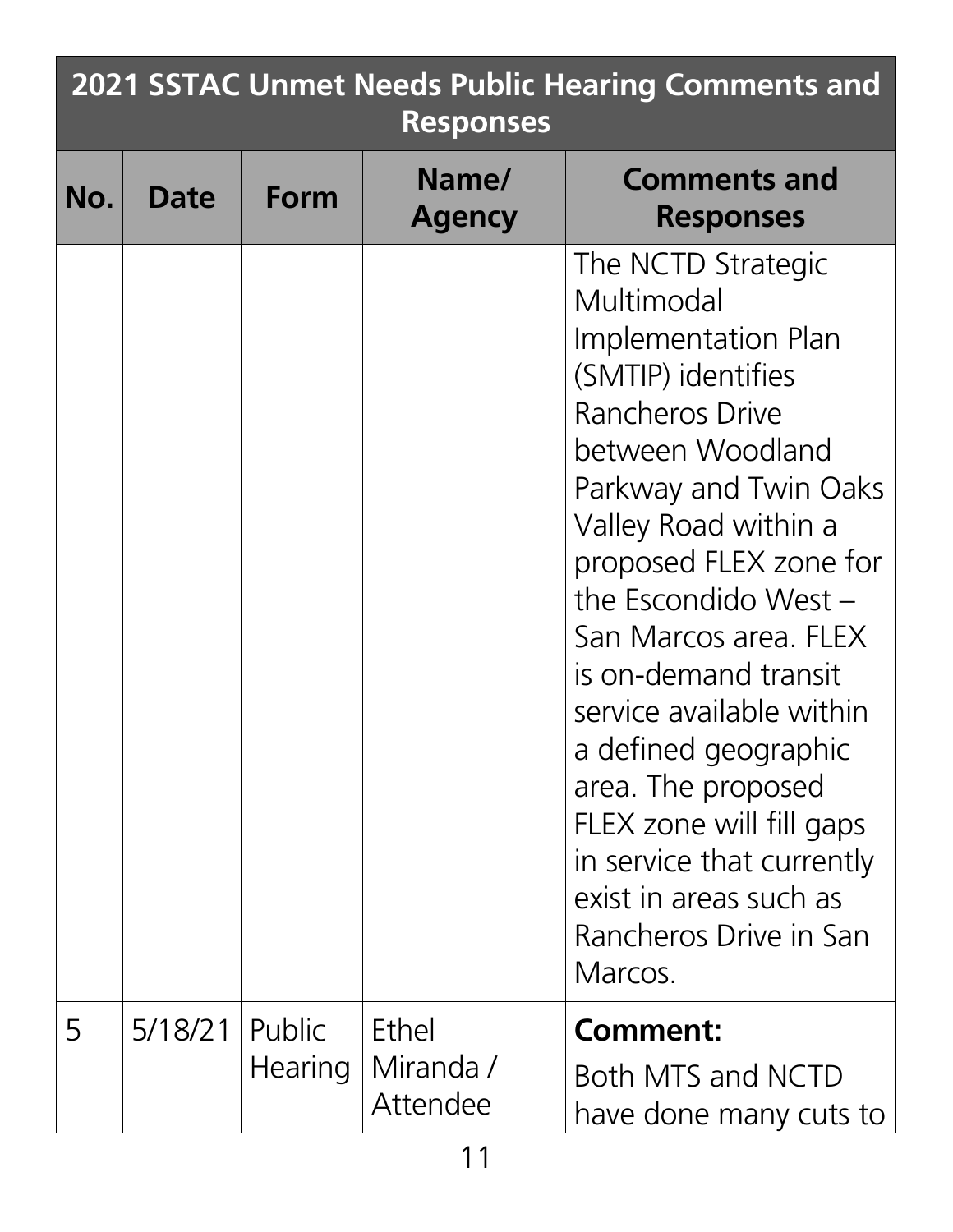|     | 2021 SSTAC Unmet Needs Public Hearing Comments and<br><b>Responses</b> |      |                        |                                                                                                                                                                                                                                                                                                                                                                                                                                                                                                                                                                 |  |
|-----|------------------------------------------------------------------------|------|------------------------|-----------------------------------------------------------------------------------------------------------------------------------------------------------------------------------------------------------------------------------------------------------------------------------------------------------------------------------------------------------------------------------------------------------------------------------------------------------------------------------------------------------------------------------------------------------------|--|
| No. | Date                                                                   | Form | Name/<br><b>Agency</b> | <b>Comments and</b><br><b>Responses</b>                                                                                                                                                                                                                                                                                                                                                                                                                                                                                                                         |  |
|     |                                                                        |      |                        | the transit services<br>which has affected the<br>disabled community,<br>because if the transit<br>agencies cut bus<br>services the paratransit<br>services are also cut<br>down. This leaves<br>disabled passengers<br>stranded and really<br>affects them. People<br>have felt the effects of<br>the service changes<br>during the pandemic,<br>when some of the main<br>services were taken<br>almost completely<br>away. FACT was there<br>to step in and help the<br>community in a huge<br>way. During the<br>pandemic, I received<br>many calls from the |  |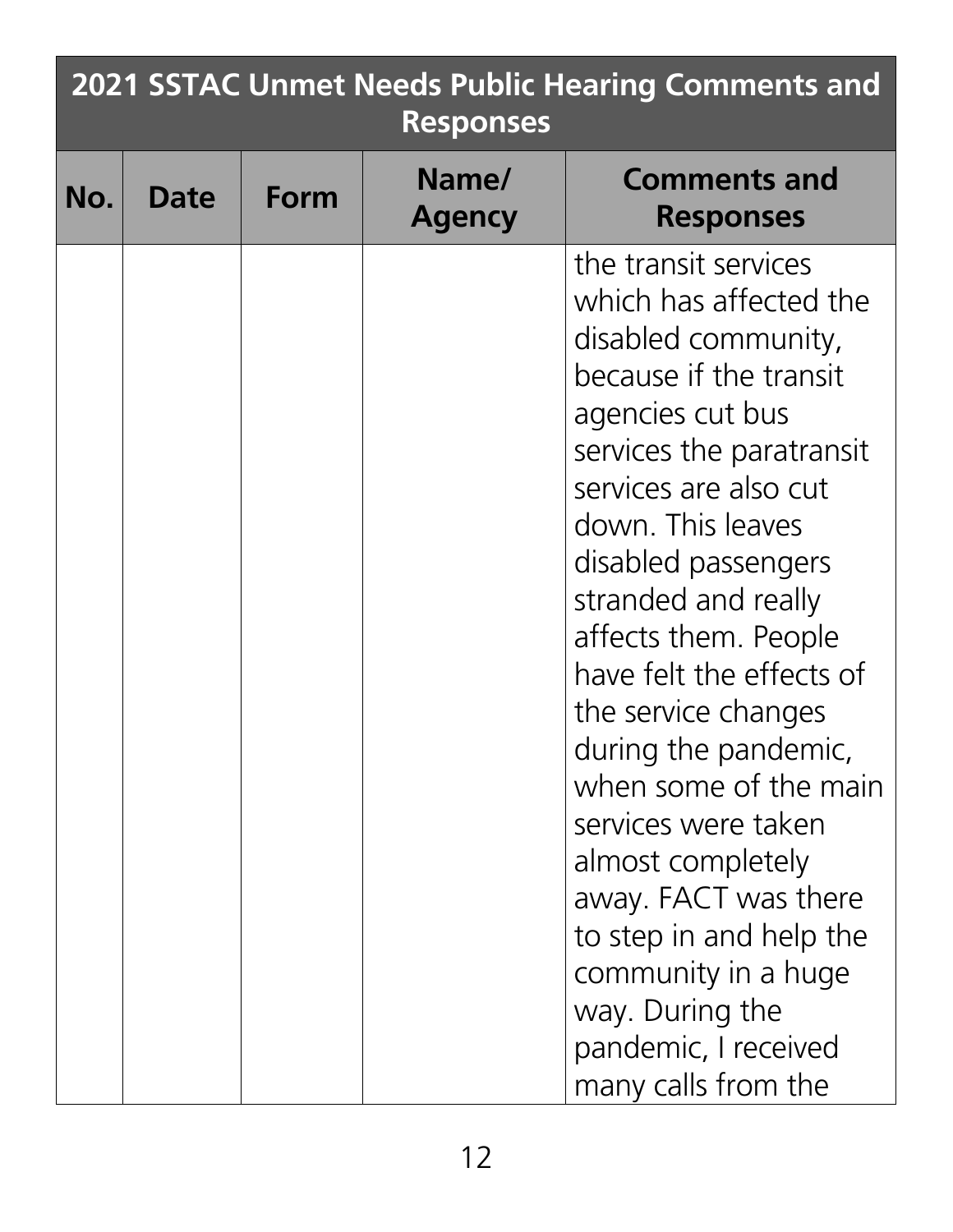|     | <b>2021 SSTAC Unmet Needs Public Hearing Comments and</b><br><b>Responses</b> |      |                        |                                                                                                                                                                                                                                                                                                                                                                                                                                                                                                                                                                           |  |
|-----|-------------------------------------------------------------------------------|------|------------------------|---------------------------------------------------------------------------------------------------------------------------------------------------------------------------------------------------------------------------------------------------------------------------------------------------------------------------------------------------------------------------------------------------------------------------------------------------------------------------------------------------------------------------------------------------------------------------|--|
| No. | <b>Date</b>                                                                   | Form | Name/<br><b>Agency</b> | <b>Comments and</b><br><b>Responses</b>                                                                                                                                                                                                                                                                                                                                                                                                                                                                                                                                   |  |
|     |                                                                               |      |                        | Blind community in San<br>Diego as well as North<br>County letting me<br>know how FACT was<br>able to help them out<br>tremendously. They<br>were able to get to<br>appointments and<br>unexpected medical<br>emergencies using<br><b>FACT's services. People</b><br>were even able to make<br>it to locations in North<br>County where services<br>had not reached<br>before. Although, now<br>that FACT is stepping<br>back due to the daily<br>ride cap many of these<br>people are feeling the<br>effects once again. I<br>really hope that both<br>MTS and NCTD take |  |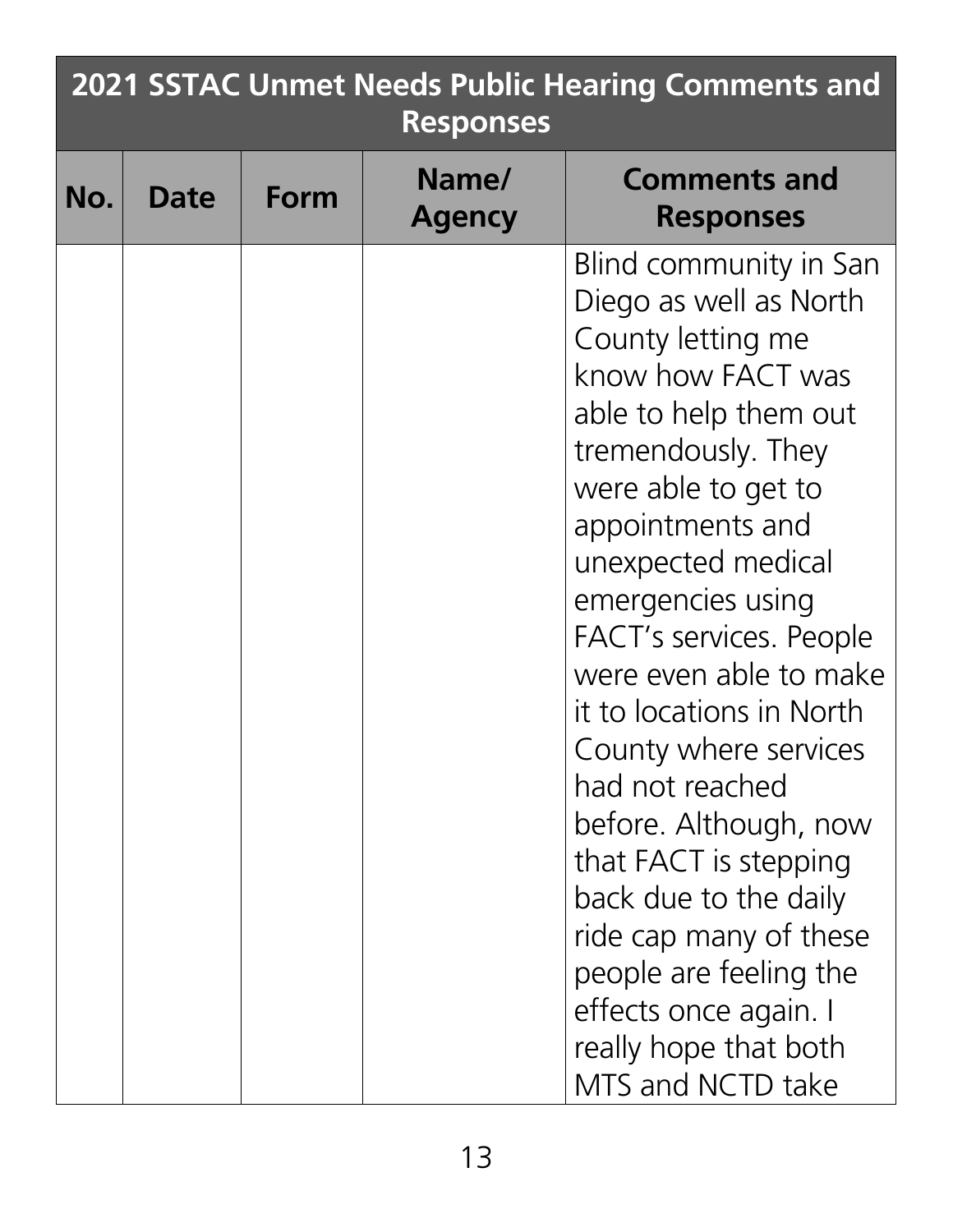|     | <b>2021 SSTAC Unmet Needs Public Hearing Comments and</b><br><b>Responses</b> |             |                        |                                                                                                                                                |  |
|-----|-------------------------------------------------------------------------------|-------------|------------------------|------------------------------------------------------------------------------------------------------------------------------------------------|--|
| No. | Date                                                                          | <b>Form</b> | Name/<br><b>Agency</b> | <b>Comments and</b><br><b>Responses</b>                                                                                                        |  |
|     |                                                                               |             |                        | the time to get back on<br>their feet and return<br>services that were cut<br>back on, including<br>weekends to meet the<br>passenger's needs. |  |
|     |                                                                               |             |                        | <b>Response from MTS</b><br>and NCTD:                                                                                                          |  |
|     |                                                                               |             |                        | MTS: services have<br>been returned to pre-<br>COVID levels with a few<br>minor changes.<br>NCTD: NCTD<br>apologizes for any                   |  |
|     |                                                                               |             |                        | inconvenience caused<br>by temporary or<br>permanent service<br>reductions. During the<br>COVID-19 pandemic,                                   |  |
|     |                                                                               |             |                        | <b>NCTD</b> retained all<br><b>BREEZE bus service</b><br>except for school-                                                                    |  |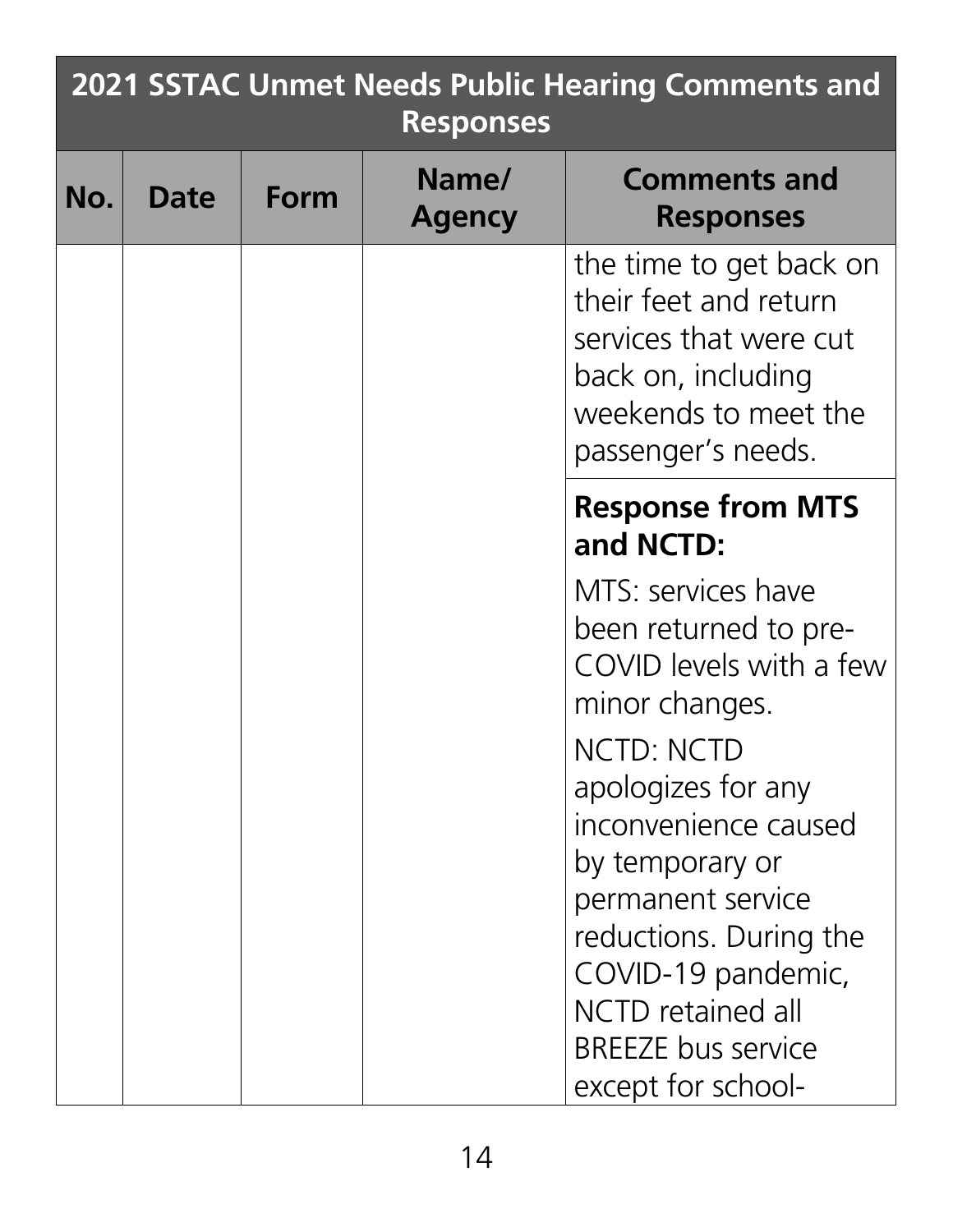|     | <b>2021 SSTAC Unmet Needs Public Hearing Comments and</b><br><b>Responses</b> |      |                        |                                                                                                                                                                                                                                                                                                                                                                                                                                                                                                                                                                 |  |
|-----|-------------------------------------------------------------------------------|------|------------------------|-----------------------------------------------------------------------------------------------------------------------------------------------------------------------------------------------------------------------------------------------------------------------------------------------------------------------------------------------------------------------------------------------------------------------------------------------------------------------------------------------------------------------------------------------------------------|--|
| No. | Date                                                                          | Form | Name/<br><b>Agency</b> | <b>Comments and</b><br><b>Responses</b>                                                                                                                                                                                                                                                                                                                                                                                                                                                                                                                         |  |
|     |                                                                               |      |                        | trippers. COASTER<br>weekday service was<br>reduced, and weekend<br>service suspended<br>during the statewide<br>stay-at-home order. No<br>trip modifications were<br>made to SPRINTER or<br>FLEX modes during the<br>pandemic and<br>paratransit service<br>continued to operate.<br><b>NCTD</b> has since<br>restored all COASTER<br>service and is restoring<br><b>BREEZE</b> school trippers<br>as students return to in-<br>person learning.<br>NCTD has not made a<br>permanent major<br>service reduction since<br>October 2017. The<br>routes that were |  |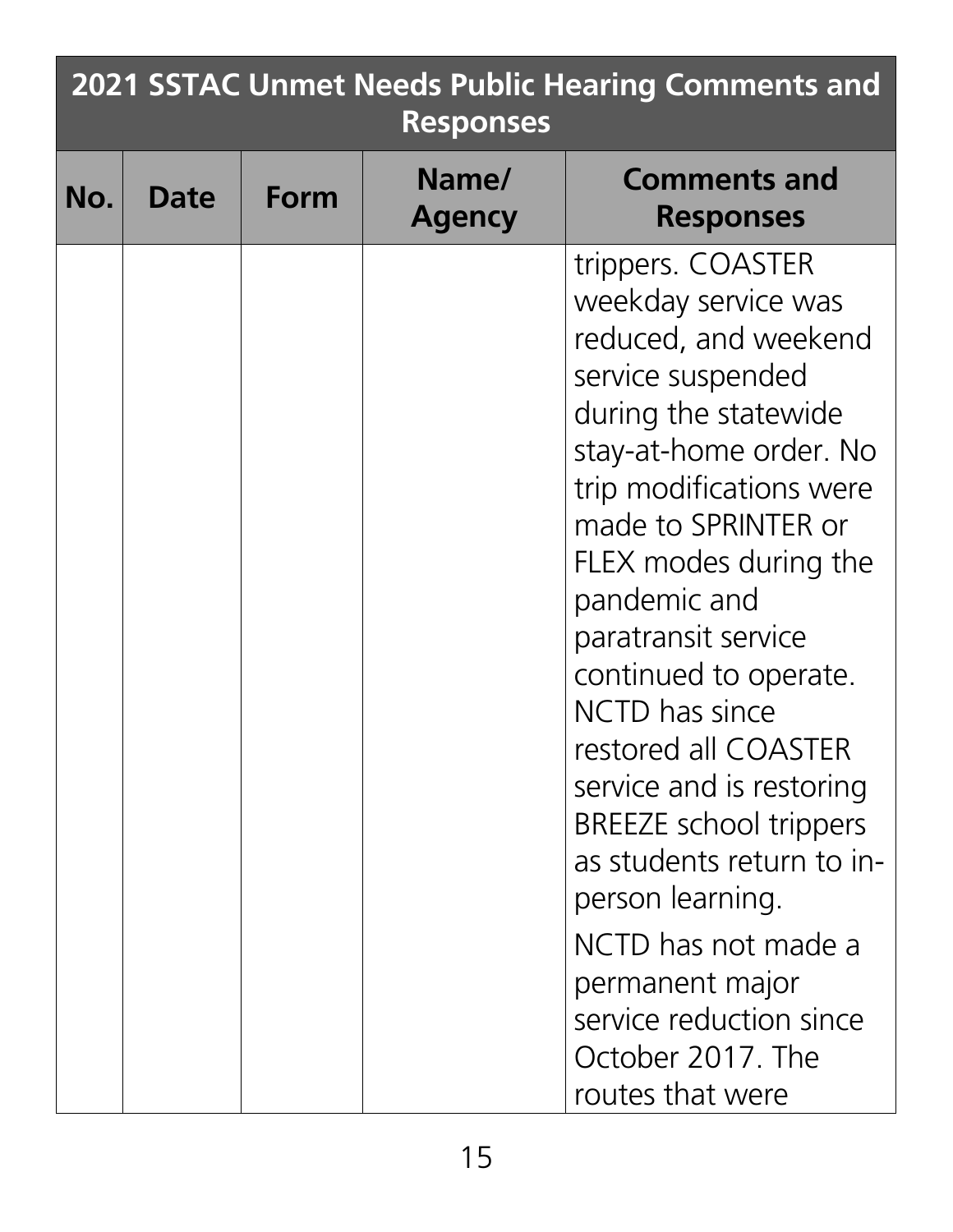|     | <b>2021 SSTAC Unmet Needs Public Hearing Comments and</b><br><b>Responses</b> |      |                        |                                                                                                                                                                                                                                                                                                                                                                                                                                                                                                                                                                                                 |  |
|-----|-------------------------------------------------------------------------------|------|------------------------|-------------------------------------------------------------------------------------------------------------------------------------------------------------------------------------------------------------------------------------------------------------------------------------------------------------------------------------------------------------------------------------------------------------------------------------------------------------------------------------------------------------------------------------------------------------------------------------------------|--|
| No. | Date                                                                          | Form | Name/<br><b>Agency</b> | <b>Comments and</b><br><b>Responses</b>                                                                                                                                                                                                                                                                                                                                                                                                                                                                                                                                                         |  |
|     |                                                                               |      |                        | reduced or eliminated<br>in 2017 were identified<br>as the least productive<br>in the NCTD network. A<br><b>BREEZE Speed and</b><br>Reliability Study will<br>commence in late<br>Summer 2021 to<br>identify improvements<br>to ten (10) high-priority<br><b>BREEZE</b> routes and their<br>associated corridors.<br>NCTD is proposing to<br>increase the number of<br>weekday and weekend<br><b>COASTER trips in</b><br>October 2021 to<br>improve regional<br>connectivity. By 2027,<br>SPRINTER is proposed<br>to increase frequencies<br>from every thirty (30)<br>minutes to every fifteen |  |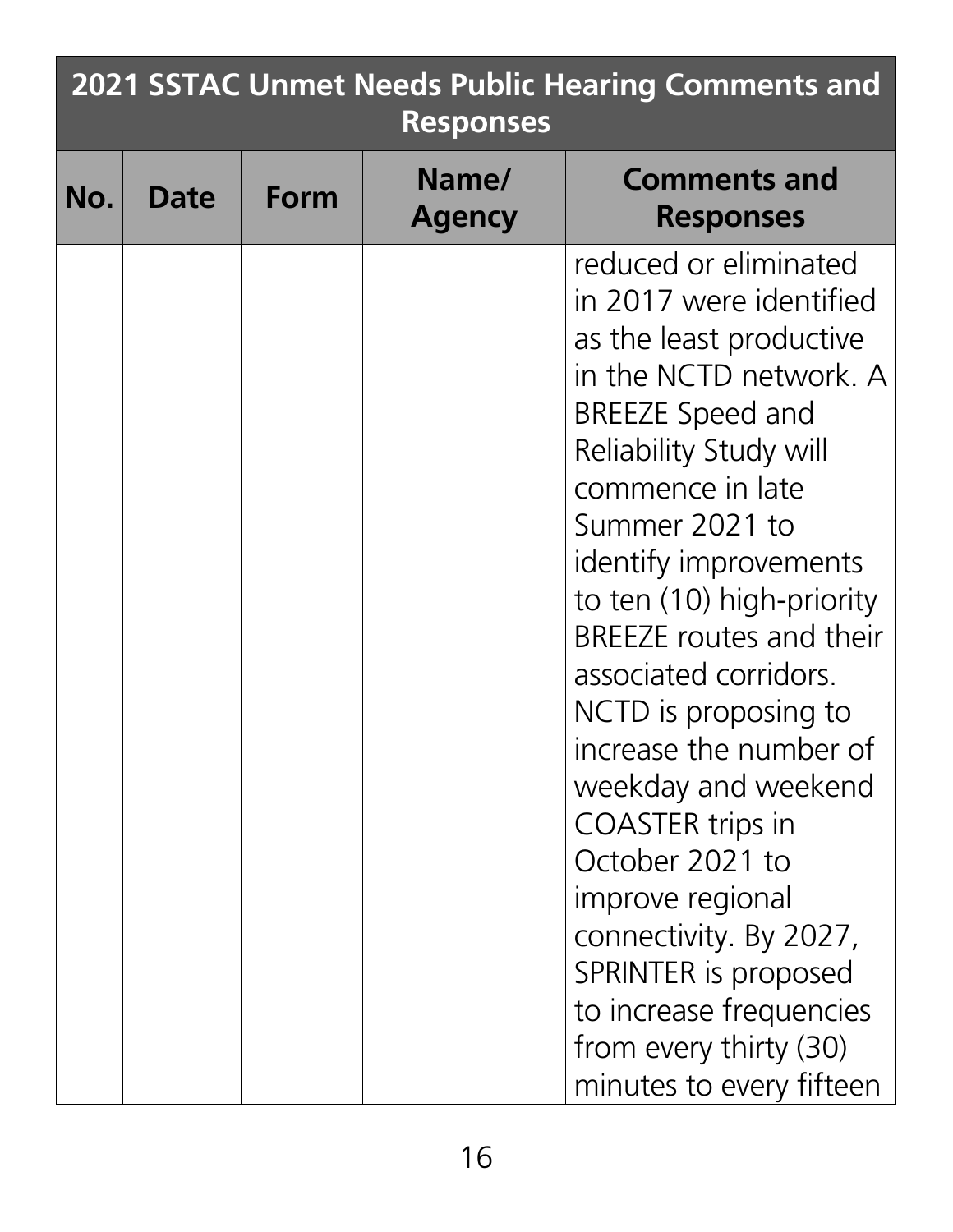|     | <b>2021 SSTAC Unmet Needs Public Hearing Comments and</b><br><b>Responses</b> |                |                        |                                                                                                                                                                                                                                                                                              |  |
|-----|-------------------------------------------------------------------------------|----------------|------------------------|----------------------------------------------------------------------------------------------------------------------------------------------------------------------------------------------------------------------------------------------------------------------------------------------|--|
| No. | <b>Date</b>                                                                   | Form           | Name/<br><b>Agency</b> | <b>Comments and</b><br><b>Responses</b>                                                                                                                                                                                                                                                      |  |
|     |                                                                               |                |                        | (15) minutes. The NCTD<br><b>Strategic Multimodal</b><br>Implementation Plan<br>(SMTIP) proposes FLEX<br>and microtransit zones<br>to bridge existing gaps<br>in service. NCTD is also<br>working with SANDAG<br>to improve first-last mile<br>connections through<br>micromobility options. |  |
| 6   | 5/18/21                                                                       | Public         | Arun Prem /            | <b>Comment:</b>                                                                                                                                                                                                                                                                              |  |
|     |                                                                               | <b>Hearing</b> | Member/<br>FACT        | In the most recent<br>Cycle 11 Grant process<br>there were many cities<br>such as La Mesa,<br>Oceanside, Vista, and<br>others that requested<br>funding for seniors and<br>specialized funding that<br>were unsuccessful. It is<br>very concerning and<br>disappointing that we              |  |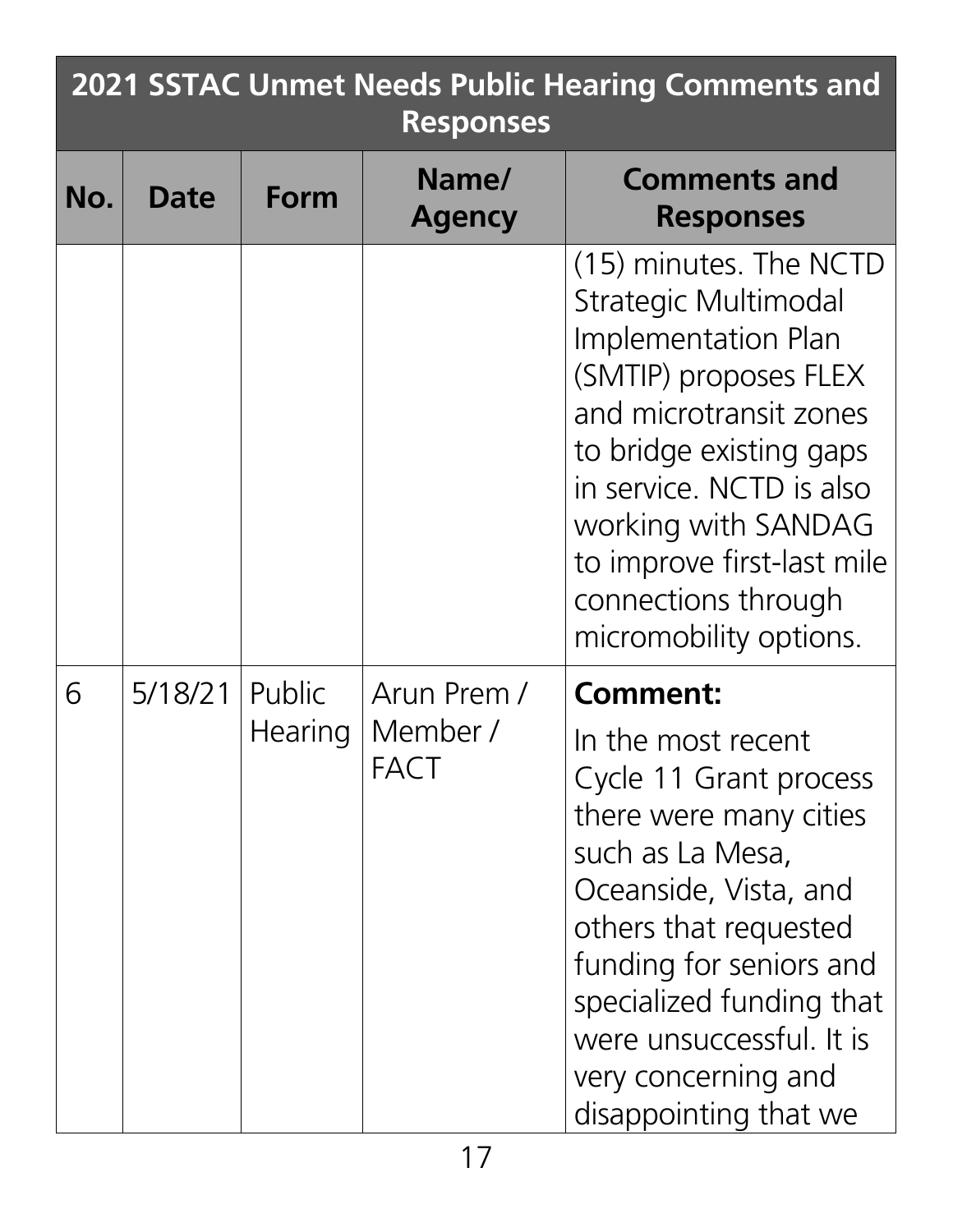|     | <b>2021 SSTAC Unmet Needs Public Hearing Comments and</b><br><b>Responses</b> |             |                        |                                                                                                                                                                                                                                                                                                                                                                                                                                                                                    |
|-----|-------------------------------------------------------------------------------|-------------|------------------------|------------------------------------------------------------------------------------------------------------------------------------------------------------------------------------------------------------------------------------------------------------------------------------------------------------------------------------------------------------------------------------------------------------------------------------------------------------------------------------|
| No. | Date                                                                          | <b>Form</b> | Name/<br><b>Agency</b> | <b>Comments and</b><br><b>Responses</b>                                                                                                                                                                                                                                                                                                                                                                                                                                            |
|     |                                                                               |             |                        | do not have more<br>comments for the<br>specialized<br>transportation funding<br>based on the<br>applications and the<br>denials. We know that<br>the need for these<br>services are out there<br>and I would like to<br>encourage SANDAG to<br>input into the process.<br>These needs have been<br>quantified in the<br>applications that have<br>been submitted to<br>SANDAG and I hope<br>there is a way to reach<br>out or somehow<br>include those needs<br>into the process. |
|     |                                                                               |             |                        | <b>Response from</b><br><b>SANDAG:</b>                                                                                                                                                                                                                                                                                                                                                                                                                                             |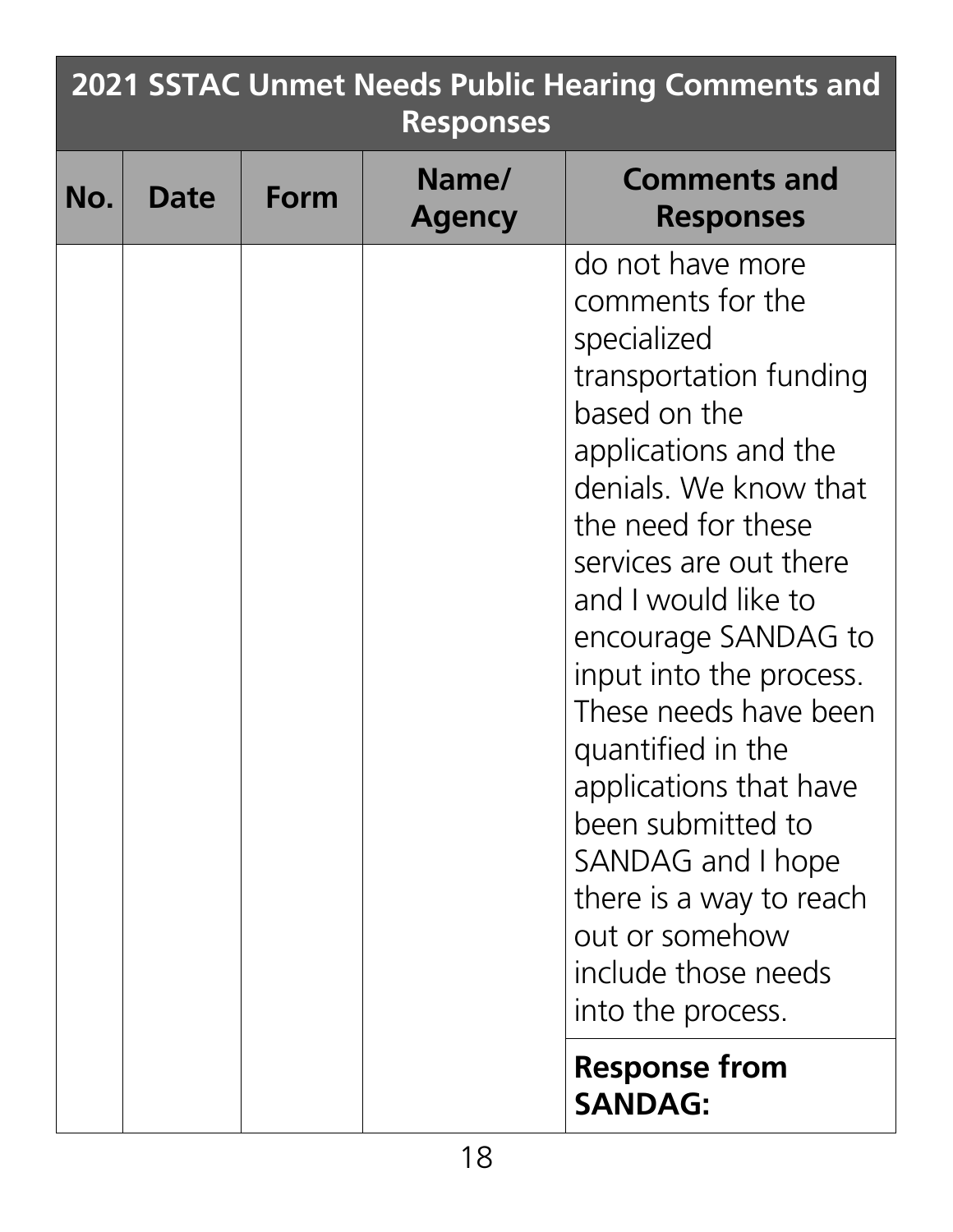| <b>2021 SSTAC Unmet Needs Public Hearing Comments and</b><br><b>Responses</b> |         |       |                                       |                                                                                                                                                                                                                                                                                                        |
|-------------------------------------------------------------------------------|---------|-------|---------------------------------------|--------------------------------------------------------------------------------------------------------------------------------------------------------------------------------------------------------------------------------------------------------------------------------------------------------|
| No.                                                                           | Date    | Form  | Name/<br><b>Agency</b>                | <b>Comments and</b><br><b>Responses</b>                                                                                                                                                                                                                                                                |
|                                                                               |         |       |                                       | SANDAG realizes there<br>is a large gap between<br>the funding levels and<br>the transportation<br>needs for many<br>residents. The Draft<br>2021 Regional Plan<br>includes increased<br>funding for<br>transportation for<br>seniors, individuals with<br>disabilities, and low-<br>income residents. |
| 7                                                                             | 5/20/21 | Email | Ted Kagan /                           | <b>Comment:</b>                                                                                                                                                                                                                                                                                        |
|                                                                               |         |       | <b>SSTAC</b><br>At-Large<br>Alternate | How we are going to<br>handle the transfer<br>from Compass to<br>Pronto, and who would<br>I complain to regarding<br>terrible bathroom<br>conditions at the El                                                                                                                                         |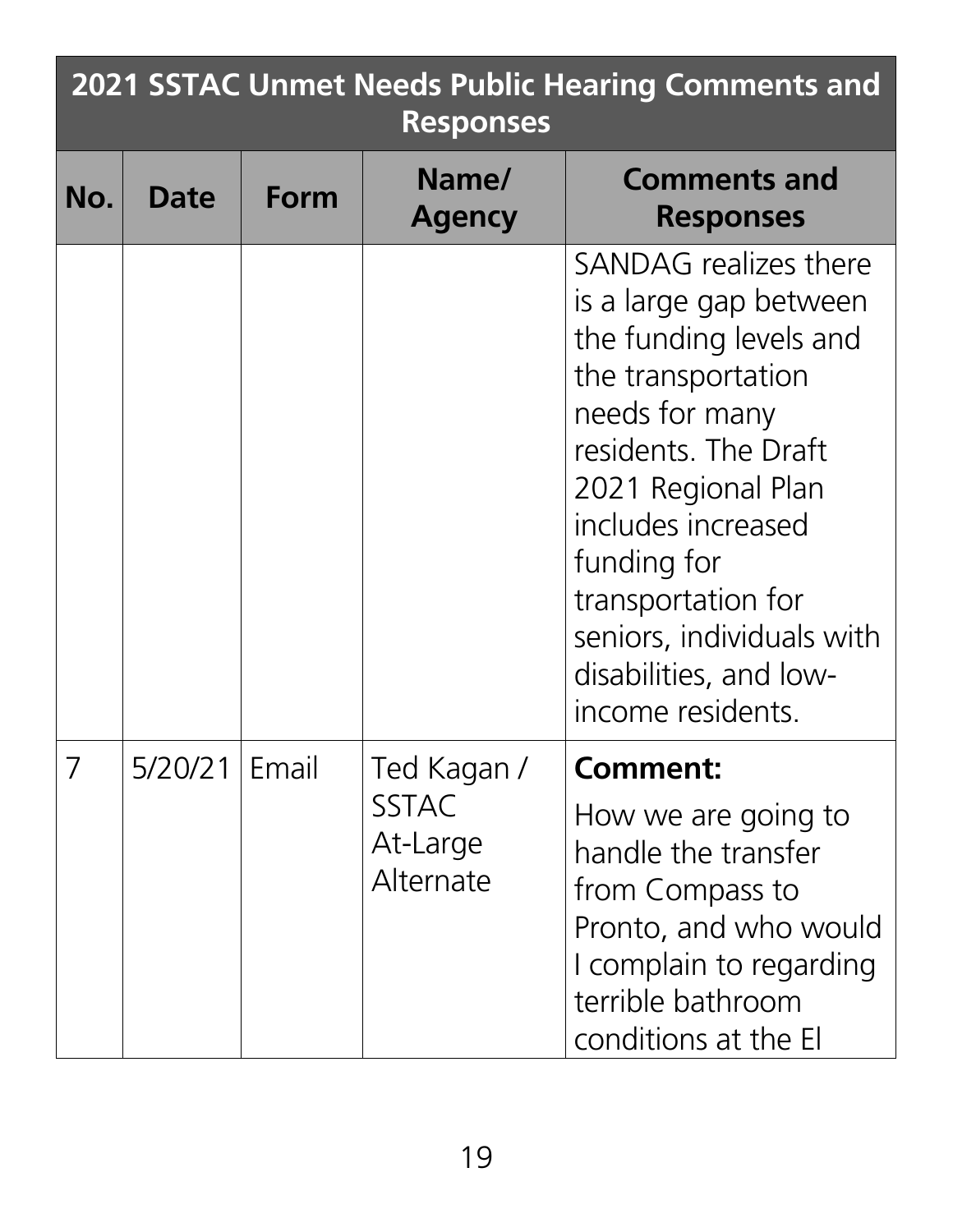|     | <b>2021 SSTAC Unmet Needs Public Hearing Comments and</b><br><b>Responses</b> |       |                        |                                                                                                                                                                                                                                                                       |
|-----|-------------------------------------------------------------------------------|-------|------------------------|-----------------------------------------------------------------------------------------------------------------------------------------------------------------------------------------------------------------------------------------------------------------------|
| No. | Date                                                                          | Form  | Name/<br><b>Agency</b> | <b>Comments and</b><br><b>Responses</b>                                                                                                                                                                                                                               |
|     |                                                                               |       |                        | Cajon and Old Town<br>Trolley stations?                                                                                                                                                                                                                               |
|     |                                                                               |       |                        | <b>Response from MTS:</b><br>For PRONTO<br>information please go<br>to sdmts.com/fares-<br>passes/pronto-fare-<br>system or call customer<br>service at 619-557-<br>4555. Please also call<br>customer service to<br>report any concerns like<br>bathroom conditions. |
| 8   | 5/24/21                                                                       | l Web | Faye<br>Detsky-Weil    | Comment:<br>Del Mar Heights and<br>Carmel Valley have no<br>public transit. When<br>will public transit be<br>available on Del Mar<br>Heights Road and<br>Carmel Valley Road to<br>connect to train                                                                   |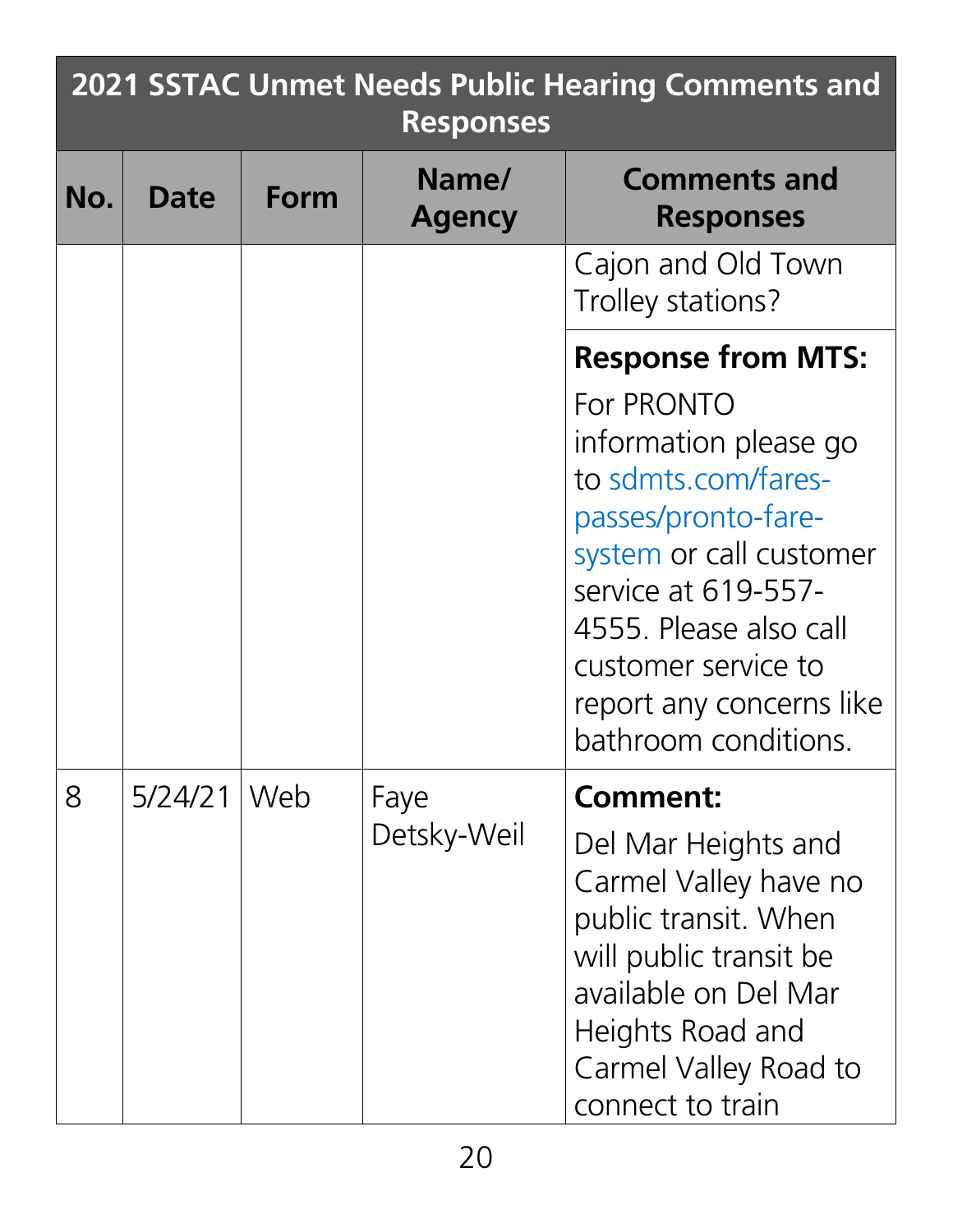| 2021 SSTAC Unmet Needs Public Hearing Comments and<br><b>Responses</b> |             |      |                        |                                                                                                                                                                                                                                                                                                                                                                                                                                                                       |  |  |  |
|------------------------------------------------------------------------|-------------|------|------------------------|-----------------------------------------------------------------------------------------------------------------------------------------------------------------------------------------------------------------------------------------------------------------------------------------------------------------------------------------------------------------------------------------------------------------------------------------------------------------------|--|--|--|
| No.                                                                    | <b>Date</b> | Form | Name/<br><b>Agency</b> | <b>Comments and</b><br><b>Responses</b>                                                                                                                                                                                                                                                                                                                                                                                                                               |  |  |  |
|                                                                        |             |      |                        | stations, MTS, NCTD<br>and the UTC hub?                                                                                                                                                                                                                                                                                                                                                                                                                               |  |  |  |
|                                                                        |             |      |                        | <b>Response from MTS</b><br>and NCTD:                                                                                                                                                                                                                                                                                                                                                                                                                                 |  |  |  |
|                                                                        |             |      |                        | MTS: MTS' "Elevate"<br>SD" is a comprehensive<br>plan for near- and mid-<br>term improvements for<br>transit throughout the<br>MTS service area. For<br>Carmel Valley and other<br>communities in the<br>area, the plan includes<br>express bus services<br>designated for a<br>median transit lane<br>with stations along the<br>SR-56 freeway. This<br>would be<br>supplemented by park<br>and ride lots, mobility<br>hubs, microtransit,<br>shuttles, and/or other |  |  |  |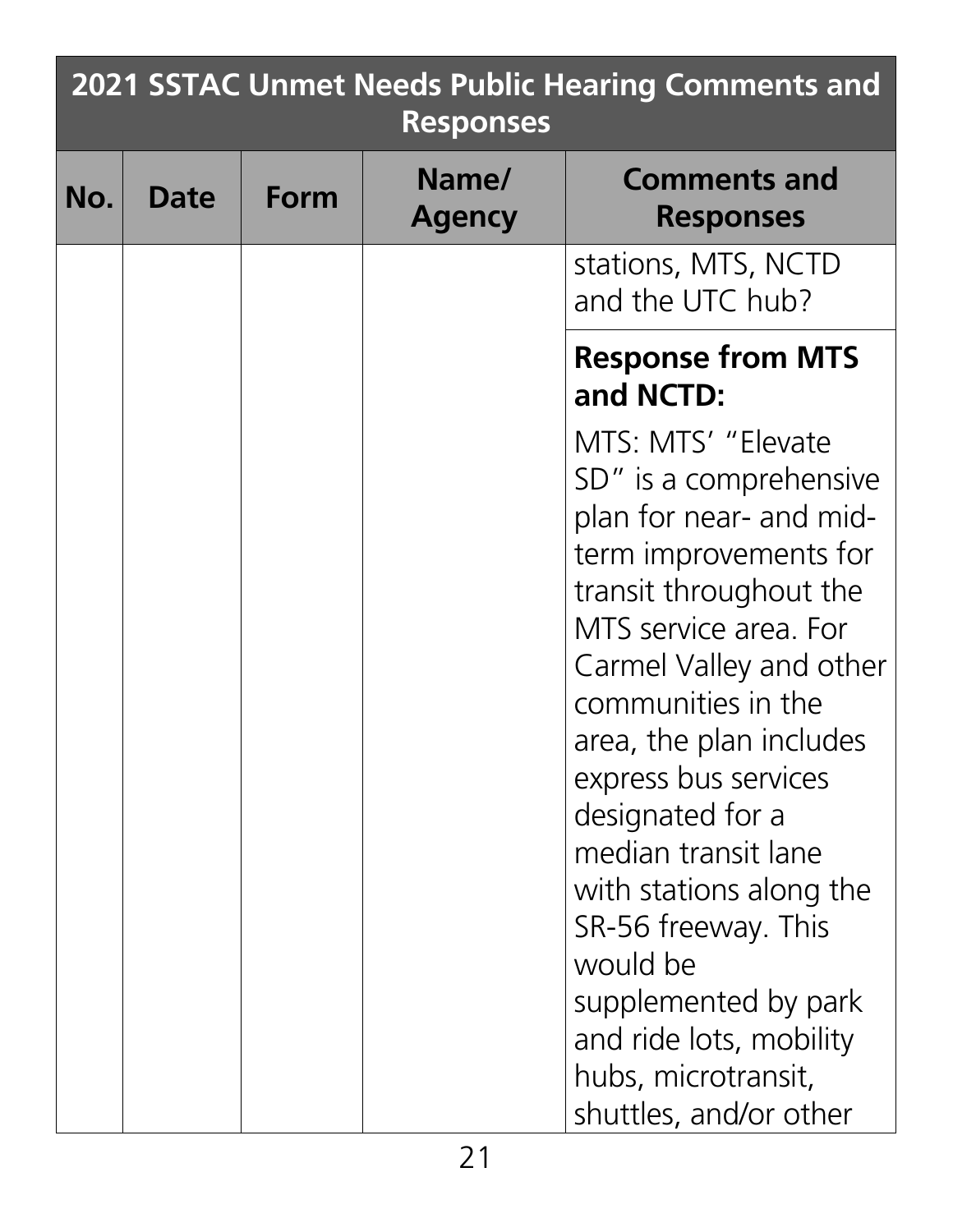| <b>2021 SSTAC Unmet Needs Public Hearing Comments and</b><br><b>Responses</b> |      |      |                        |                                                                                                                                                                                                                                                                                                                                                                                                                                                                                                                                  |  |  |  |
|-------------------------------------------------------------------------------|------|------|------------------------|----------------------------------------------------------------------------------------------------------------------------------------------------------------------------------------------------------------------------------------------------------------------------------------------------------------------------------------------------------------------------------------------------------------------------------------------------------------------------------------------------------------------------------|--|--|--|
| No.                                                                           | Date | Form | Name/<br><b>Agency</b> | <b>Comments and</b><br><b>Responses</b>                                                                                                                                                                                                                                                                                                                                                                                                                                                                                          |  |  |  |
|                                                                               |      |      |                        | micromobility options<br>to connect local<br>communities along the<br>corridor into the<br>service. Elevate SD was<br>anticipated to be<br>funded by a sales tax,<br>but the authorizing<br>ballot measure<br>intended for 2020 was<br>postponed due to the<br>pandemic. Additionally,<br>SANDAG is now<br>soliciting public<br>comments on its 2050<br>Regional Plan, which<br>also proposes a number<br>of transit improvements<br>in the area, including<br>managed lanes along<br>the SR-56 freeway and<br>new micromobility |  |  |  |